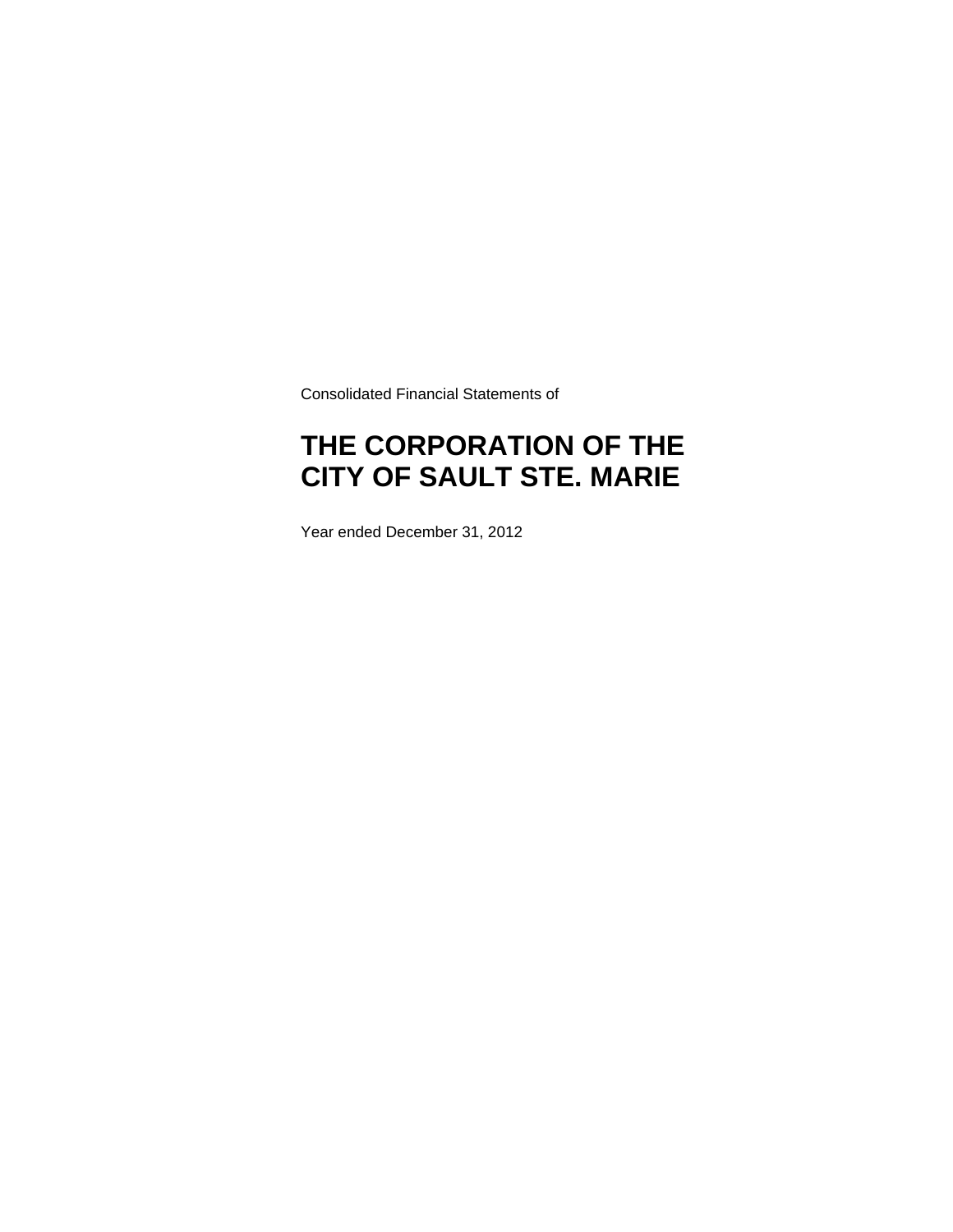Consolidated Financial Statements

Year ended December 31, 2012

| Management's Responsibility for the Consolidated Financial Statements 1 |  |
|-------------------------------------------------------------------------|--|
|                                                                         |  |
|                                                                         |  |
|                                                                         |  |
|                                                                         |  |
|                                                                         |  |
|                                                                         |  |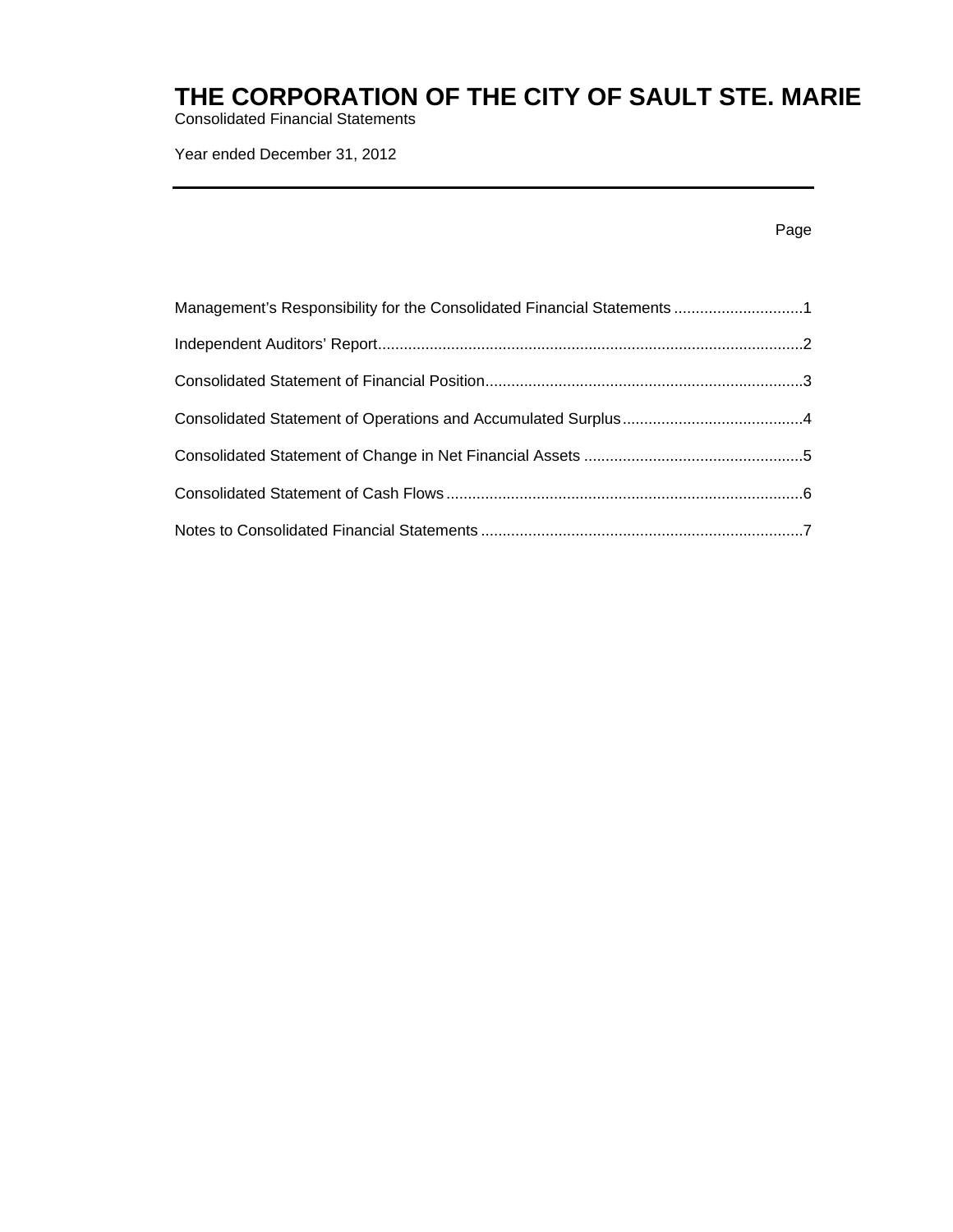**Finance Department** 

**William Freiburger, CMA Commissioner of Finance** and Treasurer



# Management's Responsibility for the Consolidated Financial Statements

The accompanying consolidated financial statements of The Corporation of The City of Sault Ste. Marie (the "City) are the responsibility of the City's management and have been prepared in compliance with legislation, and in accordance with Canadian public sector accounting standards. A summary of the significant accounting policies are described in Note 1 to the consolidated financial statements. The preparation of financial statements necessarily involves the use of estimates based on management's judgment, particularly when transactions affecting the current accounting period cannot be finalized with certainty until future periods.

The City's management maintains a system of internal controls designed to provide reasonable assurance that assets are safeguarded, transactions are properly authorized and recorded in compliance with legislative and regulatory requirements, and reliable financial information is available on a timely basis for preparation of the consolidated financial statements. These systems are monitored and evaluated by management.

The finance committee meets with management and the external auditors to review the consolidated financial statements and discuss any significant financial reporting or internal control matters prior to their approval of the consolidated financial statements.

The consolidated financial statements have been audited by KPMG LLP, independent external auditors appointed by the City. The accompanying Auditors' Report outlines their responsibilities, the scope of their examination and their opinion on the City's consolidated financial statements.

Commissioner of Finance & Treasurer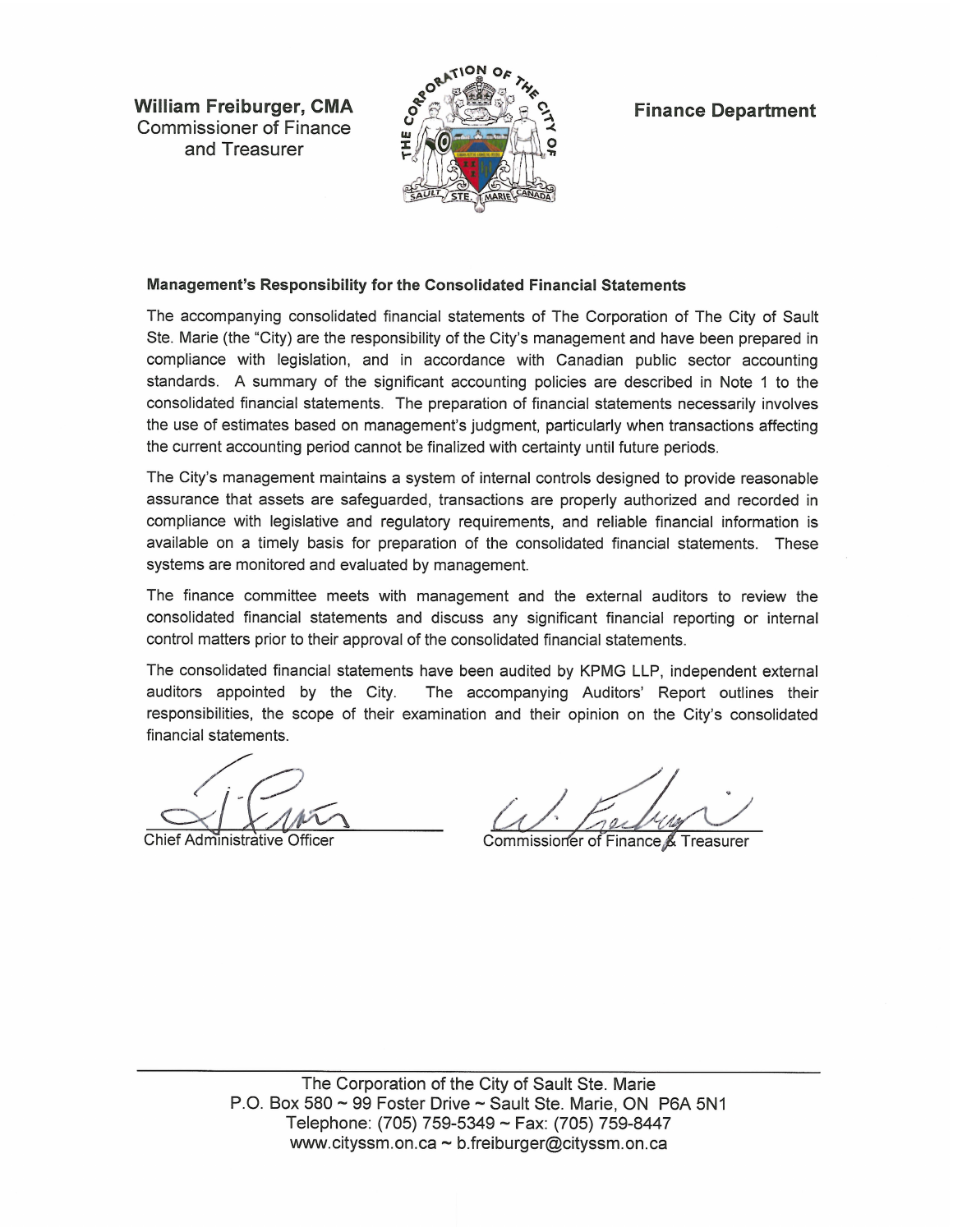

**KPMG LLP** Telephone (705) 949-5811 **Chartered Accountants** Fax (705) 949-0911 111 Elgin Street, PO Box 578 Internet www.kpmg.ca Sault Ste. Marie ON P6A 5M6

# **INDEPENDENT AUDITORS' REPORT**

To the Members of Council, Inhabitants and Ratepayers of The Corporation of The City of Sault Ste. Marie

We have audited the accompanying consolidated financial statements of The Corporation of The City of Sault Ste. Marie (the "City"), which comprise the consolidated statement of financial position as at December 31, 2012, the consolidated statements of operations and accumulated surplus, changes in net financial assets and cash flows for the year then ended, and notes, comprising a summary of significant accounting policies and other explanatory information.

# *Management's Responsibility for the Consolidated Financial Statements*

Management is responsible for the preparation and fair presentation of these consolidated financial statements in accordance with Canadian public sector accounting standards, and for such internal control as management determines is necessary to enable the preparation of consolidated financial statements that are free from material misstatement, whether due to fraud or error.

# *Auditors' Responsibility*

Our responsibility is to express an opinion on these consolidated financial statements based on our audit. We conducted our audit in accordance with Canadian generally accepted auditing standards. Those standards require that we comply with ethical requirements and plan and perform the audit to obtain reasonable assurance about whether the consolidated financial statements are free from material misstatement.

An audit involves performing procedures to obtain audit evidence about the amounts and disclosures in the consolidated financial statements. The procedures selected depend on our judgment, including the assessment of the risks of material misstatement of the consolidated financial statements, whether due to fraud or error. In making those risk assessments, we consider internal control relevant to the entity's preparation and fair presentation of the consolidated financial statements in order to design audit procedures that are appropriate in the circumstances, but not for the purpose of expressing an opinion on the effectiveness of the entity's internal control.An audit also includes evaluating the appropriateness of accounting policies used and the reasonableness of accounting estimates made by management, as well as evaluating the overall presentation of the consolidated financial statements.

We believe that the audit evidence we have obtained is sufficient and appropriate to provide a basis for our audit opinion.

## *Opinion*

In our opinion, the consolidated financial statements present fairly, in all material respects, the consolidated financial position of the City as at December 31, 2012, and its consolidated results of operations and its consolidated cash flows for the year then ended in accordance with Canadian public sector accounting standards**.** 

 $k$ *PMG 14P* 

Chartered Accountants, Licensed Public Accountants

July 15, 2013 Sault Ste Marie, Canada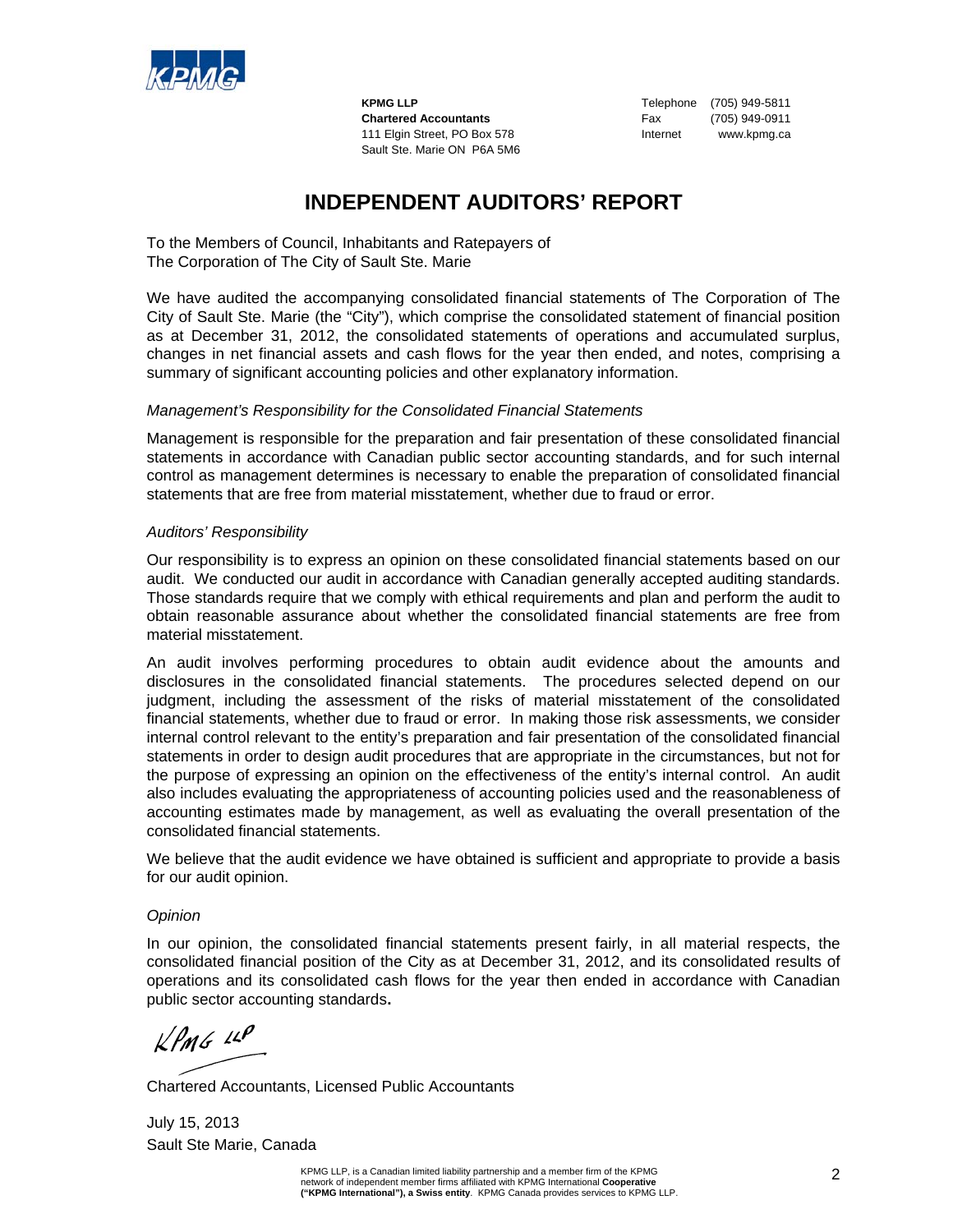Consolidated Statement of Financial Position

Year ended December 31, 2012, with comparative figures for 2011

|                                                                                                                                                                                                                                                              |     | 2012                                                                         | 2011                                                                         |
|--------------------------------------------------------------------------------------------------------------------------------------------------------------------------------------------------------------------------------------------------------------|-----|------------------------------------------------------------------------------|------------------------------------------------------------------------------|
|                                                                                                                                                                                                                                                              |     |                                                                              |                                                                              |
| <b>Financial assets:</b>                                                                                                                                                                                                                                     |     |                                                                              |                                                                              |
| Cash and cash equivalents<br>Taxes receivable<br>Accounts receivable<br>Other current assets<br>Investment in government business enterprises (note 5)                                                                                                       | \$. | 46,894,825<br>8,241,522<br>14,095,005<br>168,709<br>68,949,573               | \$<br>43,616,273<br>4,699,342<br>18,883,753<br>348,709<br>67,975,054         |
|                                                                                                                                                                                                                                                              |     | 138,349,634                                                                  | 135,523,131                                                                  |
| <b>Financial liabilities:</b>                                                                                                                                                                                                                                |     |                                                                              |                                                                              |
| Accounts payable and accrued liabilities<br>Temporary advances from trust funds<br>Employee future benefit obligations (note 11)<br>Deferred revenue (note 3)<br>Landfill closure and post closure liability (note 12)<br>Net long-term liabilities (note 4) |     | 23,098,853<br>336,489<br>33,062,550<br>3,496,823<br>18,737,811<br>14,569,473 | 23,034,078<br>981,422<br>31,650,501<br>2,377,607<br>16,631,552<br>16,718,442 |
|                                                                                                                                                                                                                                                              |     | 93,301,999                                                                   | 91,393,602                                                                   |
| Net financial assets                                                                                                                                                                                                                                         |     | 45,047,635                                                                   | 44,129,529                                                                   |
| <b>Non-financial assets:</b>                                                                                                                                                                                                                                 |     |                                                                              |                                                                              |
| Tangible capital assets (note 13)<br>Prepaid expenses<br>Inventories                                                                                                                                                                                         |     | 426,660,444<br>1,395,141<br>2,103,479<br>430,159,064                         | 417,951,866<br>1,194,841<br>2,044,743<br>421,191,450                         |
| Commitments (note 9)<br>Contingent liabilities (note 10)                                                                                                                                                                                                     |     |                                                                              |                                                                              |
| Accumulated surplus (note 14)                                                                                                                                                                                                                                |     | \$475,206,699                                                                | \$465,320,979                                                                |

The accompanying notes are an integral part of these consolidated financial statements.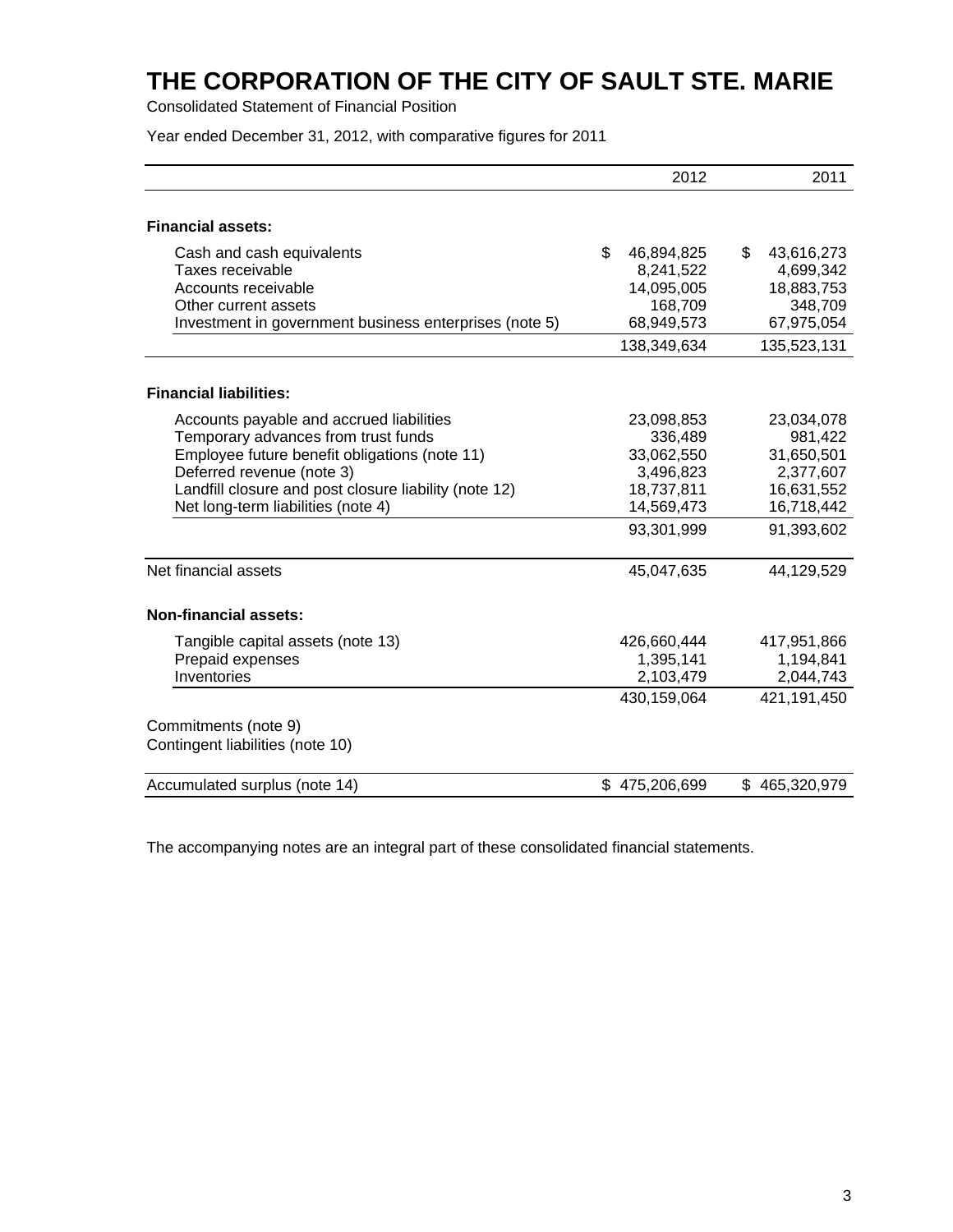Consolidated Statement of Operations and Accumulated Surplus

Year ended December 31, 2012, with comparative figures for 2011

|                                                                                | <b>Budget</b>           | 2012                | 2011                    |
|--------------------------------------------------------------------------------|-------------------------|---------------------|-------------------------|
|                                                                                | (unaudited)             |                     |                         |
| Revenue:                                                                       |                         |                     |                         |
|                                                                                | \$<br>98,063,683        | \$                  | \$<br>95,609,707        |
| Property taxation                                                              |                         | 98,734,596          | 4,643,592               |
| Taxation from other governments                                                | 4,553,690               | 4,665,890           |                         |
| Fees and user charges                                                          | 59,611,486              | 56,853,461          | 53,492,407              |
| Government grants (note 15)<br>Investment income                               | 21,622,195<br>5,777,000 | 28,645,313          | 37,019,467<br>5,028,441 |
| Other                                                                          | 731,530                 | 4,988,710           |                         |
|                                                                                |                         | 3,026,727<br>86,484 | 3,464,084<br>45,328     |
| Gain on disposal of tangible capital assets<br>Government business enterprises |                         |                     |                         |
| operating results (note 5)                                                     |                         | 1,584,598           | 4,679,138               |
|                                                                                |                         |                     |                         |
| Total revenue                                                                  | 190,359,584             | 198,585,779         | 203,982,164             |
|                                                                                |                         |                     |                         |
| Expenses:                                                                      |                         |                     |                         |
| General government<br>Protection services                                      | 13,856,955              | 13,272,519          | 15,527,145              |
|                                                                                | 39,122,104              | 39,655,730          | 39,333,714              |
| <b>Transportation services</b>                                                 | 34,336,114              | 36,851,469          | 33,117,768              |
| <b>Environmental services</b>                                                  | 22,039,108              | 25,579,717          | 24,127,221              |
| <b>Health services</b>                                                         | 7,818,570               | 8,214,847           | 7,560,626               |
| Social and family services                                                     | 26,959,466              | 25,368,024          | 24,934,041              |
| Social housing                                                                 | 2,315,835               | 2,344,599           | 2,237,272               |
| Planning and development                                                       | 3,520,050               | 4,210,597           | 4,556,993               |
| Recreation and cultural services                                               | 14,058,346              | 13,958,114          | 14,130,026              |
| Contribution to new hospital construction                                      | 2,100,000               | 2,100,000           | 2,100,000               |
| Amortization of tangible capital assets                                        |                         | 17,144,443          | 16,471,017              |
| <b>Total expenses</b>                                                          | 166,126,548             | 188,700,059         | 184,095,823             |
|                                                                                |                         |                     |                         |
| Annual surplus                                                                 | 25,142,035              | 9,885,720           | 19,886,341              |
|                                                                                |                         |                     |                         |
| Accumulated surplus, beginning of year                                         | 465,320,979             | 465,320,979         | 445,434,638             |
|                                                                                |                         |                     |                         |
| Accumulated surplus, end of year                                               | \$490,463,014           | \$<br>475,206,699   | \$<br>465,320,979       |

The accompanying notes are an integral part of these consolidated financial statements.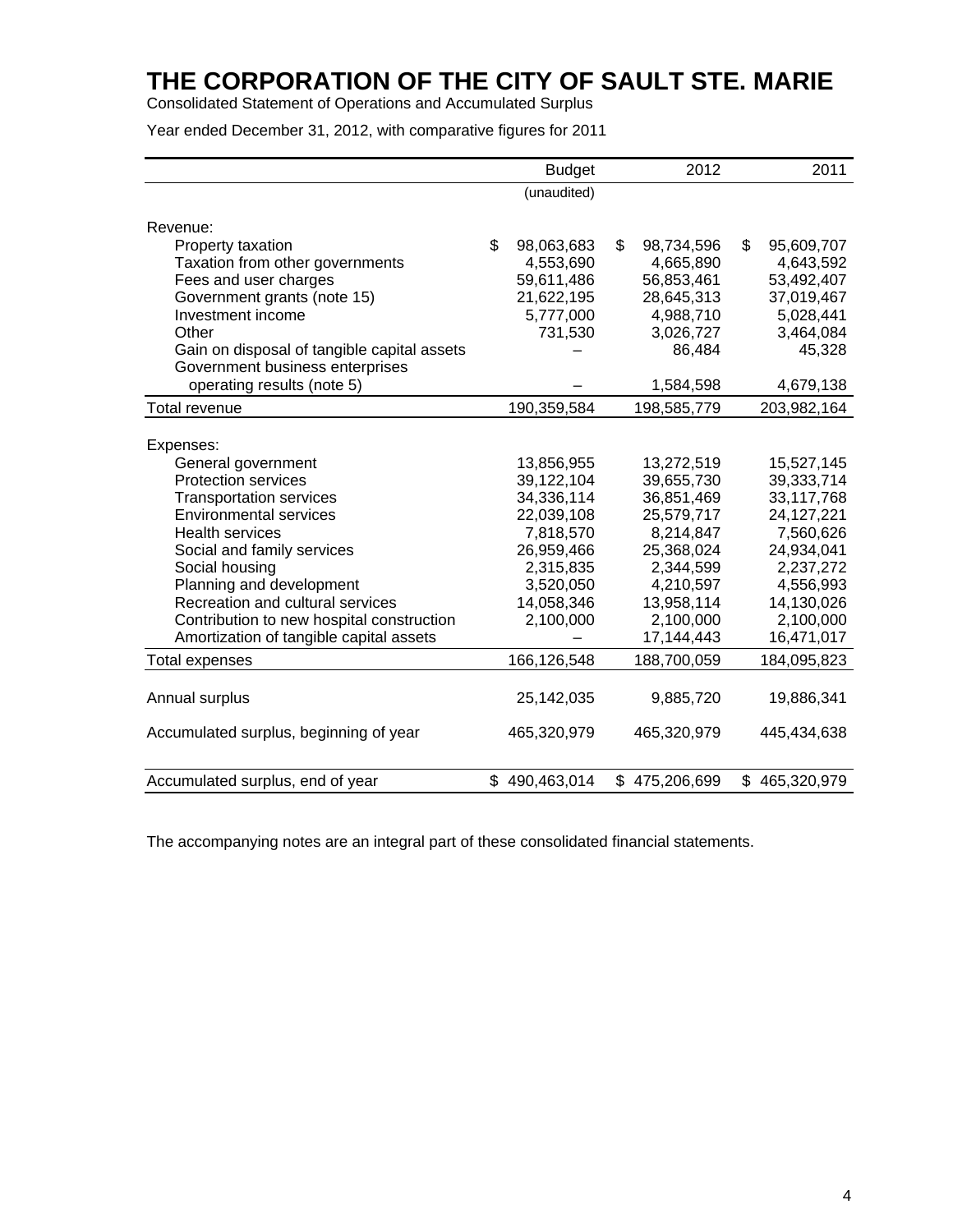Consolidated Statement of Change in Net Financial Assets

Year ended December 31, 2012, with comparative figures for 2011

|                                             | <b>Budget</b>     | 2012            | 2011              |
|---------------------------------------------|-------------------|-----------------|-------------------|
|                                             | (unaudited)       |                 |                   |
|                                             |                   |                 |                   |
| Annual surplus                              | 25,142,035<br>\$. | 9,885,720<br>-S | 19,886,341<br>\$. |
| Acquisition of tangible capital assets      | (26, 740, 828)    | (26,056,720)    | (31,809,145)      |
| Amortization of tangible capital assets     |                   | 17,144,443      | 16,471,017        |
| Gain on sale of tangible capital assets     |                   | (86, 484)       | (45, 328)         |
| Proceeds on sale of tangible capital assets |                   | 290,183         | 71,550            |
|                                             | (1,598,793)       | 1,177,142       | 4,574,435         |
| Change in prepaid expenses                  |                   | (200, 300)      | (499, 614)        |
| Change in inventories                       |                   | (58, 736)       | (26, 615)         |
|                                             |                   |                 |                   |
| Change in net financial assets              | (1,598,793)       | 918,106         | 4,048,206         |
| Net financial assets, beginning of year     | 44,129,529        | 44,129,529      | 40,081,323        |
|                                             |                   |                 |                   |
| Net financial assets, end of year           | 42,530,736<br>\$. | \$45,047,635    | \$44,129,529      |

The accompanying notes are an integral part of these consolidated financial statements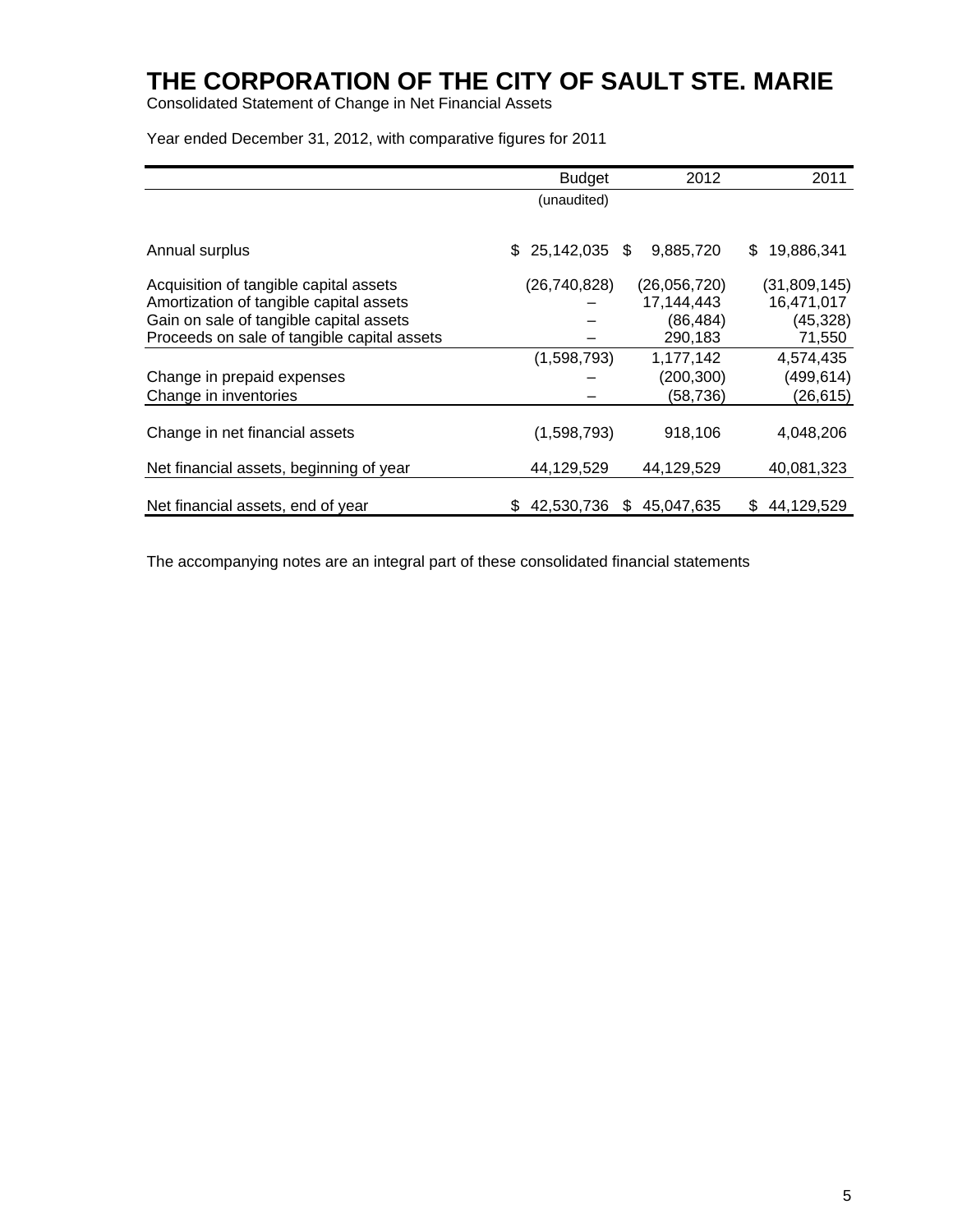Consolidated Statement of Cash Flows

Year ended December 31, 2012, with comparative figures for 2011

|                                                         | 2012            | 2011             |
|---------------------------------------------------------|-----------------|------------------|
| Cash provided by (used in):                             |                 |                  |
| <b>Operating Activities:</b>                            |                 |                  |
| Annual surplus                                          | \$<br>9,885,720 | \$<br>19,886,341 |
| Items not involving cash:                               |                 |                  |
| Amortization of tangible capital assets                 | 17,144,443      | 16,471,017       |
| Gain on sale of tangible capital assets                 | (86, 484)       | (45, 328)        |
| Developer contributions of tangible capital assets      | (2, 354, 392)   | (1,547,239)      |
| Change in future employee benefit obligations           | 1,412,049       | 1,798,366        |
| Change in landfill closure and post-closure liability   | 2,106,259       | 2,254,647        |
| Government business enterprises operating results       | (1,584,598)     | (4,679,138)      |
| Change in non-cash assets and liabilities:              |                 |                  |
| Taxes receivable                                        | (3,542,180)     | 2,132,659        |
| Accounts receivable                                     | 4,788,748       | 4,648,065        |
| Prepaid expenses                                        | (200, 300)      | (499, 613)       |
| Other current assets                                    | 180,000         | 122,000          |
| Inventories                                             | (58, 736)       | (26, 616)        |
| Accounts payable and accrued liabilities                | 64,744          | (1,783,425)      |
| Deferred revenue                                        | 1,119,216       | (446, 977)       |
| Temporary advances from trust funds                     | (644, 933)      | 128,153          |
| Net change in cash from operating activities            | 28,229,556      | 38,412,912       |
| Capital Activities:                                     |                 |                  |
| Proceeds on sale of tangible capital assets             | 290,183         | 71,550           |
| Cash used to acquire tangible capital assets            | (23, 702, 328)  | (30, 261, 907)   |
| Net change in cash from capital activities              | (23, 412, 145)  | (30, 190, 357)   |
|                                                         |                 |                  |
| <b>Investing Activities:</b>                            |                 |                  |
| Dividends received from government business enterprises | 610,080         | 610,080          |
| <b>Financing Activities:</b>                            |                 |                  |
| Proceeds from long-term liabilities                     |                 | 663,447          |
| Repayment of long-term liabilities                      | (2, 148, 969)   | (2,434,826)      |
| Net change in cash from financing activities            | (2, 148, 969)   | (1,771,379)      |
| Net change in cash                                      | 3,278,552       | 7,061,256        |
| Cash and cash equivalents, beginning of year            | 43,616,273      | 36,555,017       |
| Cash and cash equivalents, end of year                  | \$46,894,825    | \$<br>43,616,273 |

The accompanying notes are an integral part of these consolidated financial statements.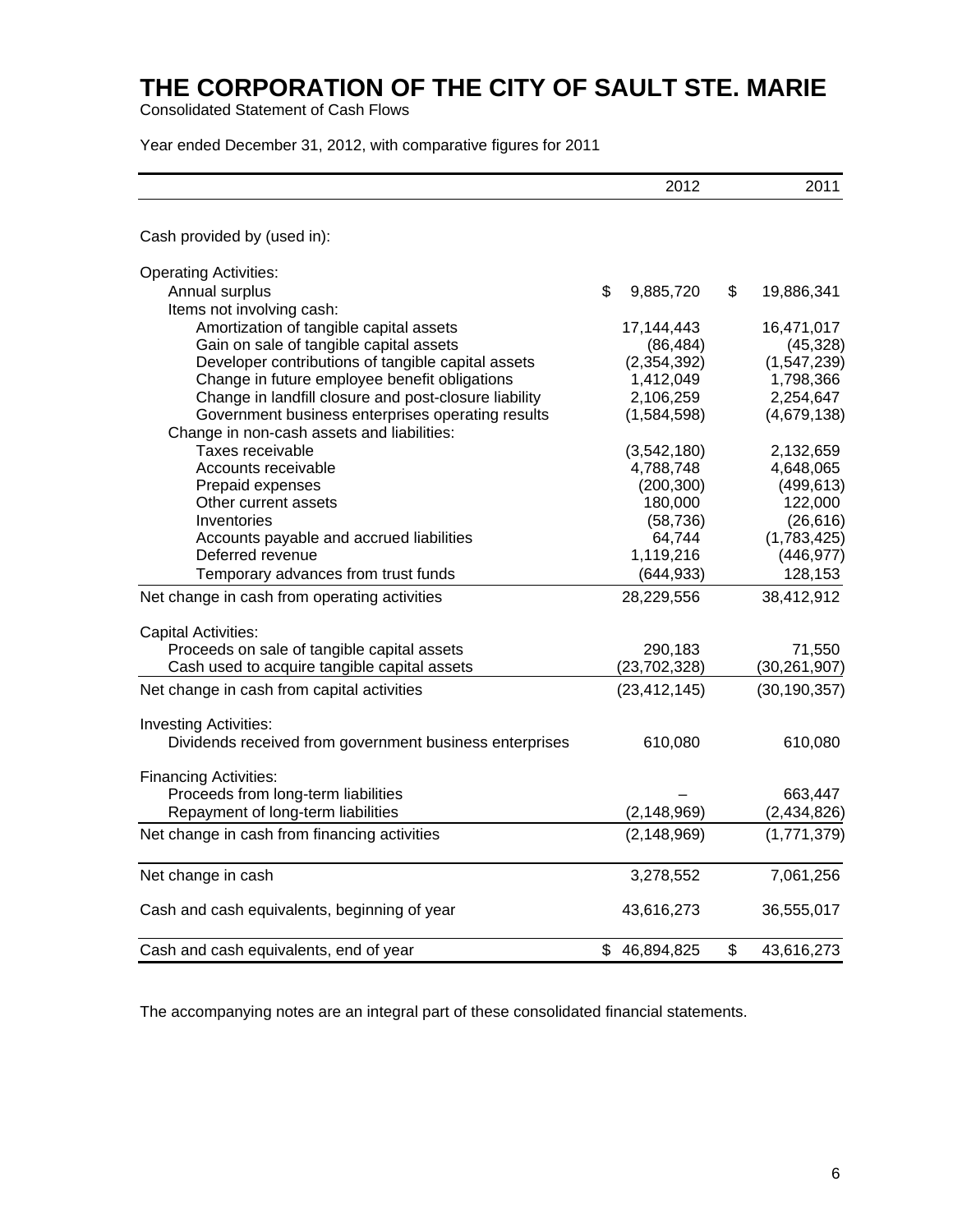Notes to Consolidated Financial Statements

Year ended December 31, 2012

The City of Sault Ste. Marie (the "City") is a municipality that was created on January 1, 1950 pursuant to the City Act. The City provides municipal services such as police, fire, public works, planning, parks and recreation, library and other general government operations.

## **1. Significant accounting policies:**

The consolidated financial statements of The City of Sault Ste. Marie (the "City") are prepared by management in accordance with Canadian generally accepted accounting principles for governments as recommended by the Public Sector Accounting Board ("PSAB") of the Canadian Institute of Chartered Accountants. Significant accounting policies adopted by the City are as follows:

- (a) Basis of consolidation:
	- (i) Consolidated entities

 The consolidated financial statements reflect the assets, liabilities, revenues and expenses of the reporting entity. The reporting entity is comprised of all organizations, committees and local boards accountable for the administration of their financial affairs and resources to the City and which are owned or controlled by the City except for the City's government business enterprises which are accounted for on the modified equity basis of accounting.

These entities and organizations include:

 Sault Ste. Marie Police Services Board City of Sault Ste. Marie Public Utilities Commission Sault Ste. Marie Public Library

 Interdepartmental and inter-organizational transactions and balances between these entities and organizations have been eliminated.

(ii) Investment in Government Business Enterprises

The City's investment in PUC Inc. and PUC Services Inc. is accounted for on a modified equity basis, consistent with Canadian generally accounting principles as recommended by PSAB for investments in government business enterprises. On December 31, 2010 PUC Inc. was restructured creating two separate companies: PUC Inc and PUC Services Inc. Previous to the restructuring, PUC Services Inc. was owned by PUC Inc. and thus included in the consolidated financial statements of PUC Inc. Under the modified equity basis, PUC Inc.'s and PUC Services Inc.'s accounting policies are not adjusted to conform with those of the municipality and inter-organizational transactions and balances are not eliminated. The City recognizes its equity interest in the annual income or loss of PUC Inc. and PUC Services Inc. in its consolidated statement of operations with a corresponding increase or decrease in its investment asset account. Any dividends that the City may receive from PUC Inc. and PUC Services Inc. will be reflected as reductions in the investment asset account.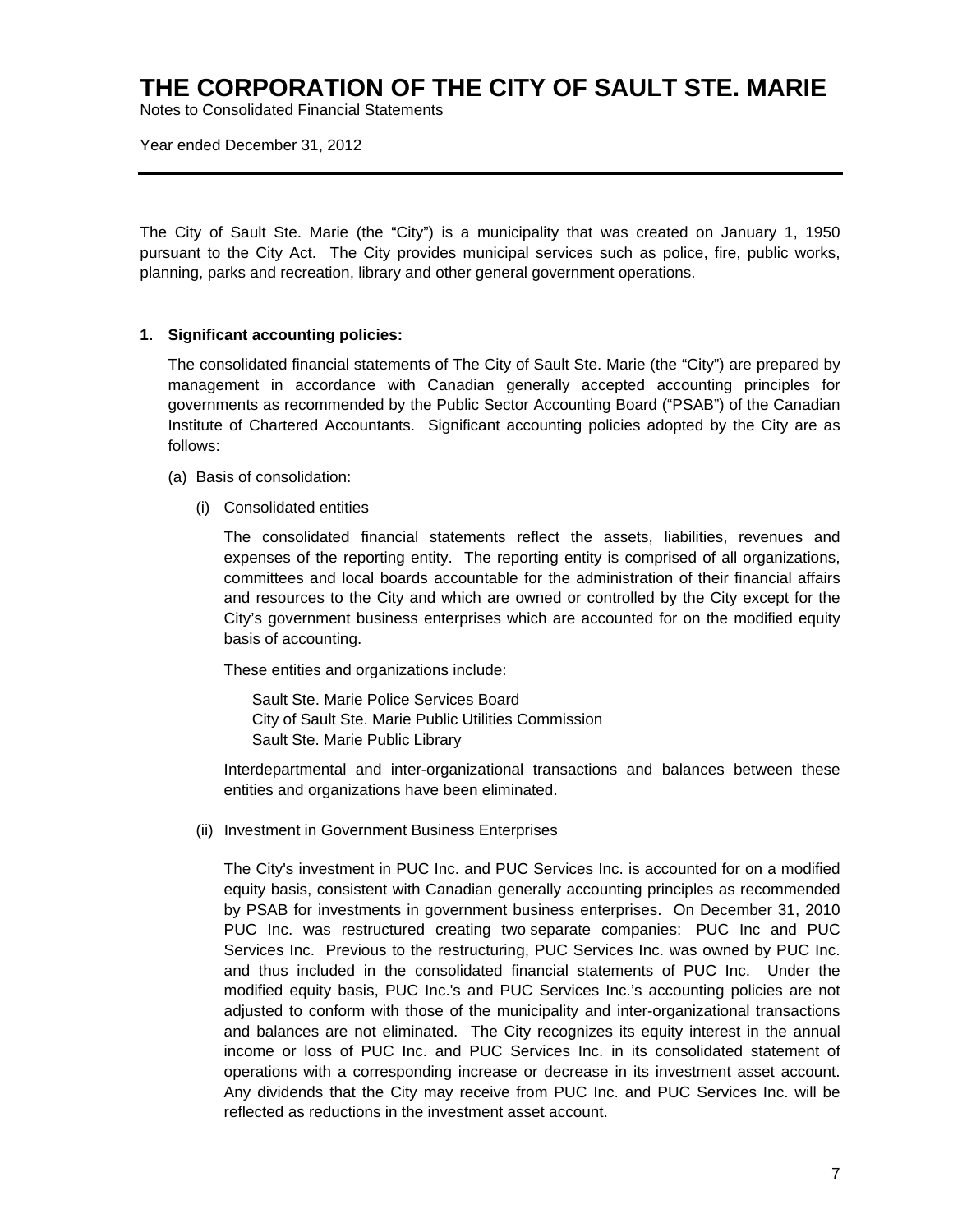Notes to Consolidated Financial Statements

Year ended December 31, 2012

#### **1. Summary of significant accounting policies (continued):**

(iii) Related entities:

 The consolidated financial statements do not reflect the assets, liabilities, sources of financing, expenses and the activities of the following Boards and enterprises which are not under the control of Council.

 Algoma Health Unit District of Sault Ste. Marie Social Services Administration Board Board of Management of Queenstown The Sault Ste. Marie Central Business District Improvement Area Board of Management of City Centre Business Improvement Area Sault Ste. Marie Public Region Conservation Authority

(iv) Trust funds:

Trust funds and their related operations administered by the City are not included in their consolidated financial statements.

(b) Basis of accounting:

The City follows the accrual method of accounting for revenues and expenses. Revenues are normally recognized in the year in which they are earned and measurable. Expenses are recognized as they are incurred and measurable as a result of receipt of goods or services and/or the creation of a legal obligation to pay.

(c) Government transfers:

Government transfers received relate to social services, child care, housing and health programs. Government transfers paid relate to social services programs. Transfers are recognized in the financial statements as revenues in the period in which events giving rise to the transfer occur, providing the transfers are authorized, any eligibility criteria have been met, and reasonable estimates of the amounts can be made.

(d) Temporary investments:

Temporary investments are recorded at the lower of cost and market value.

(e) Inventories:

Inventories held for resale are stated at the lower of cost and net realizable value, while inventories of supplies are stated at lower of cost and replacement value.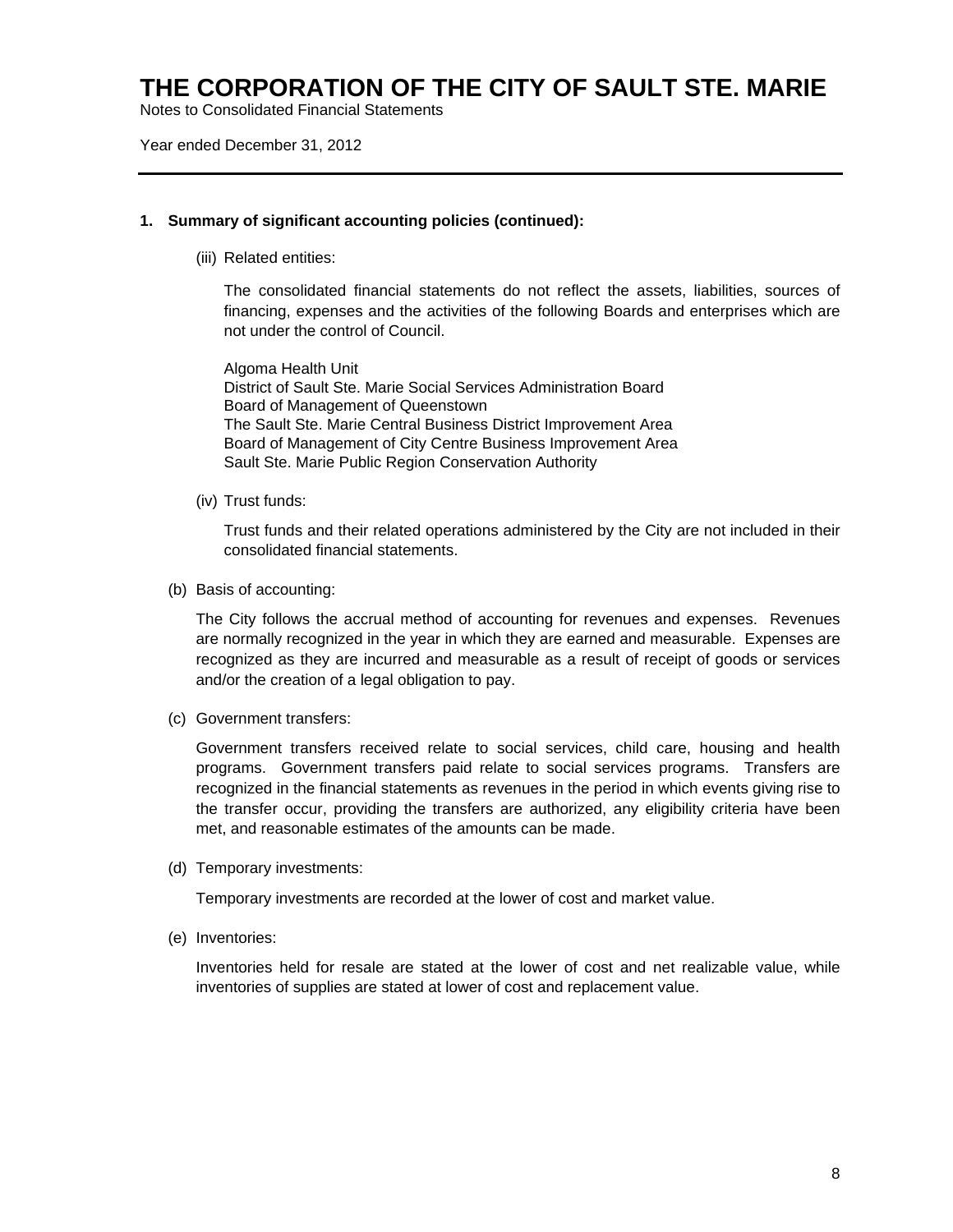Notes to Consolidated Financial Statements

Year ended December 31, 2012

## **1. Significant accounting policies (continued):**

(f) Deferred revenue:

Deferred revenues represent licenses, permits and other fees which have been collected, but for which the related services or inspections have yet to be performed. These amounts will be recognized as revenues in the fiscal year the services are performed.

(g) Non-financial assets:

 Non-financial assets are not available to discharge existing liabilities and are held for use in the provision of services. They have useful lives extending beyond the current year and are not intended for sale in the ordinary course of operations.

# i. Tangible capital assets:

Tangible capital assets are recorded at cost which includes amounts that are directly attributable to acquisition, construction, development or betterment of the asset. The cost, less (if applicable) residual value of the tangible capital assets excluding land, are amortized on a straight line basis over their estimated useful lives as follows:

| Asset                               | Useful Life-Years |
|-------------------------------------|-------------------|
|                                     |                   |
| Landfill and land improvements      | 10 - 30 years     |
| Buildings and building improvements | $10 - 60$ years   |
| Vehicles                            | 3 - 15 years      |
| Machinery and equipment             | 5 - 25 years      |
| Infrastructure                      | 15 - 100 years    |

Half year amortization is charged in the year of acquisition and in the year of disposal. Assets under construction are not amortized until the asset is available for productive use.

ii. Contributions for tangible capital assets

Tangible capital assets received as contributions are recorded at their fair value at the date of receipt and also recorded as revenue.

iii. Leased tangible capital assets

Leases which transfer substantially all of the benefits and risks incidental to ownership of property, are accounted for as leased tangible capital assets. All other leases are accounted for as operating leases and the related payments are charged to expenses as incurred.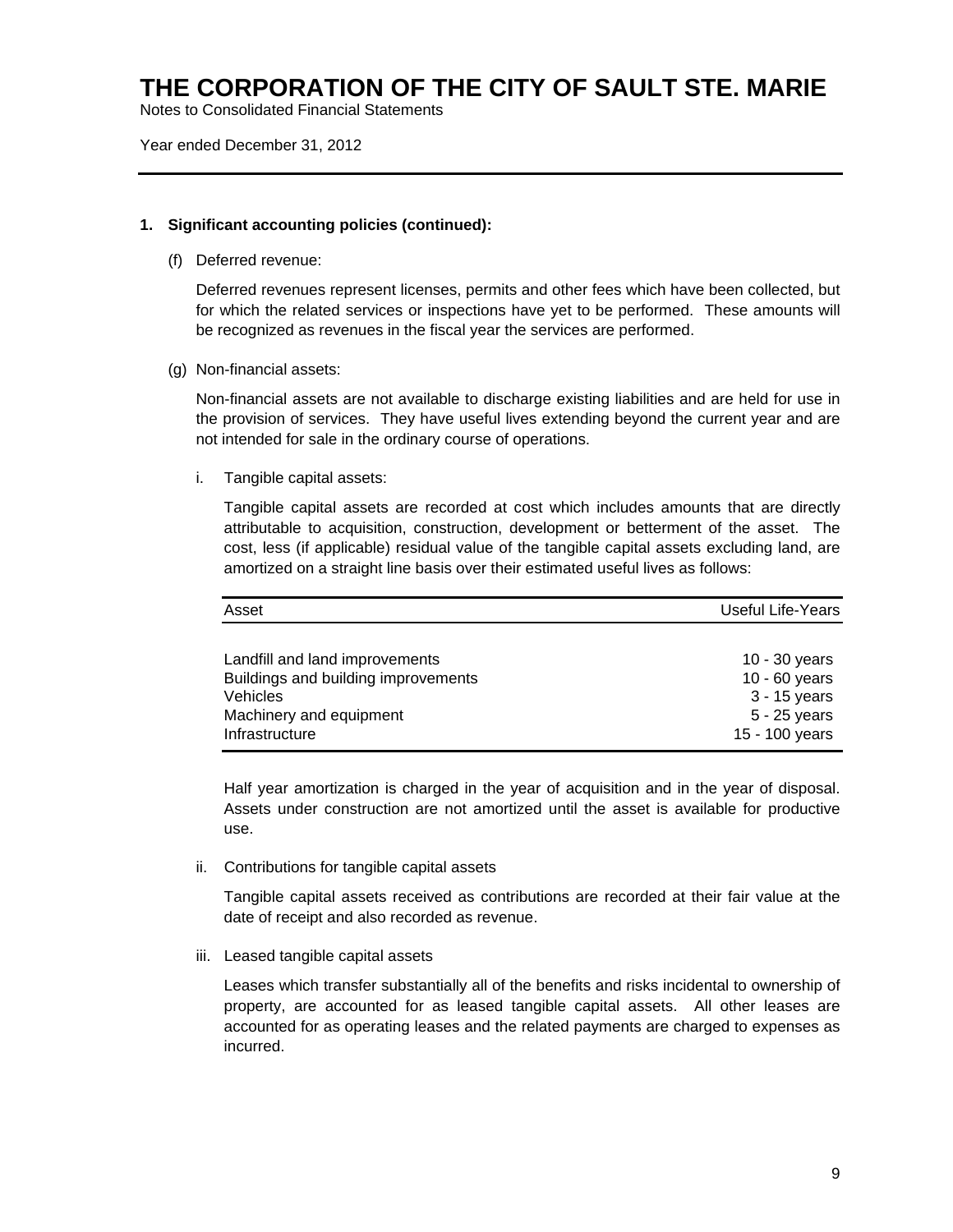Notes to Consolidated Financial Statements

Year ended December 31, 2012

## **1. Significant accounting policies (continued):**

(h) Use of estimates:

The preparation of consolidated financial statements requires management to make estimates and assumptions that affect the reported amounts of assets and liabilities and disclosure of contingent assets and liabilities at the date of the financial statements, and the reported amounts of revenues and expenditures during the reporting period. Significant estimates include assumptions used in estimating provisions for accrued liabilities, landfill liability and in performing actuarial valuations of employee future benefits.

In addition, the City's implementation of the Public Sector Accounting Handbook PS3150 has required management to make estimates of historical cost and useful lives of tangible capital assets.

Actual results could differ from these estimates.

- (i) Employee future benefits:
	- i. The City provides certain benefits which will require funding in future periods. These benefits include sick leave, benefits under the Workplace Safety and Insurance Board ("WSIB") Act, and life insurance, extended health and dental benefits for early retirees.

 The costs of sick leave, benefits under the Workplace Safety and Insurance Board Act and life insurance, extended health and dental benefits are actuarially determined using management's best estimate of salary escalation, accumulated sick days at retirement, insurance and health care cost trends, long-term inflation rates and discount rates.

 For self-insured retirement and other employee future benefits that vest or accumulated over the periods of service provided by employees, such as retirement gratuities, compensated absences and health, dental and life insurance benefits for retirees, the cost is actuarially determined using the projected benefits method prorated on service. Under this method, the benefit costs are recognized over the expected average service life of the employee group. Any actuarial gains and losses related to the past service of employees are amortized over the expected average remaining service life of the employee group.

 For those self-insured benefit obligations that arise from specific events that occur from time to time, such as obligations for workers' compensation and life insurance and health care benefits for those on disability leave, the cost is recognized immediately in the period the events occur. Any actuarial gains and losses that are related to these benefits are recognized immediately in the period they arise.

ii. The costs of multi-employer defined contribution pension plan benefits, such as the Ontario Municipal Employees Retirement System ("OMERS") pensions, are the employer's contributions due to the plan in the period.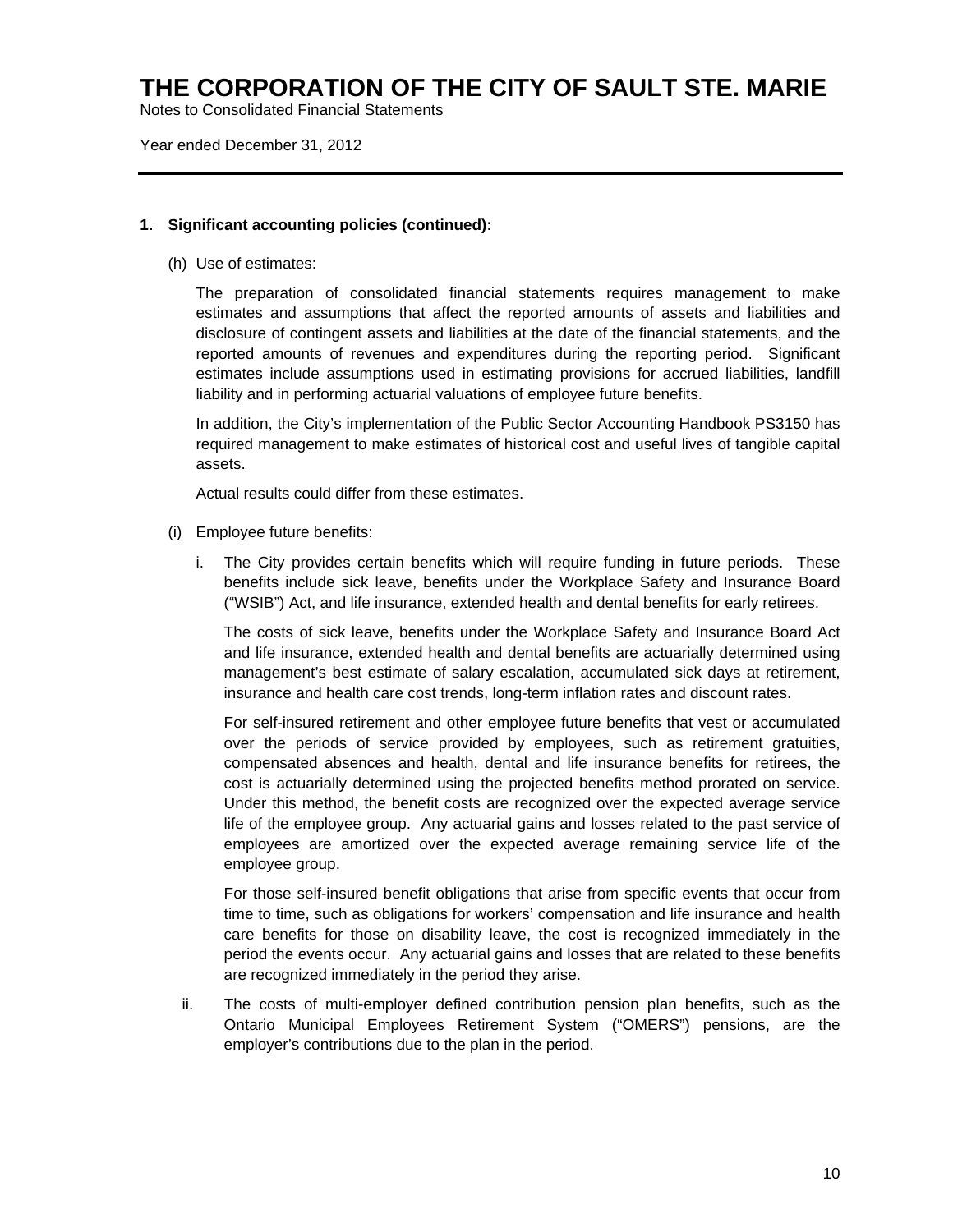Notes to Consolidated Financial Statements

Year ended December 31, 2012

# **1. Significant accounting policies (continued):**

(j) Landfill liability:

The liability for closure of operational sites and post-closure care has been recognized based on estimated future expenses, estimated inflation and the usage of the site's capacity during the year.

# **2. Tax revenues:**

Property tax billings are prepared by the City based on an assessment roll prepared by the Municipal Property Assessment Corporation ("MPAC"), an agency of the Ontario government. All assessed property values in the City were reviewed and new values established based on a common valuation date which was used by the City in computing the property tax bills for 2012. However, the property tax revenue and tax receivables of the City are subject to measurement uncertainty as a number of significant appeals submitted by ratepayers have yet to be heard.

The City has established a contingency reserve for tax appeals and other items in the amount of \$1,754,638 (2011 - \$1,754,638). Any supplementary billing adjustments made necessary by the determination of such changes will be recognized in the fiscal year they are determined.

## **3. Deferred revenue:**

The balances in the deferred revenue of the City consist of:

|                           | 2012          | 2011        |
|---------------------------|---------------|-------------|
| Development charges act   | 357,703<br>\$ | 350,905     |
| <b>Provincial Gas Tax</b> | 61,183        | 22,763      |
| <b>Federal Gas Tax</b>    | 1,436,590     |             |
| Parkland                  | 429,617       | 316,919     |
| Building permits Bill 124 | 1,211,730     | 1,687,020   |
|                           | 3,496,823     | \$2,377,607 |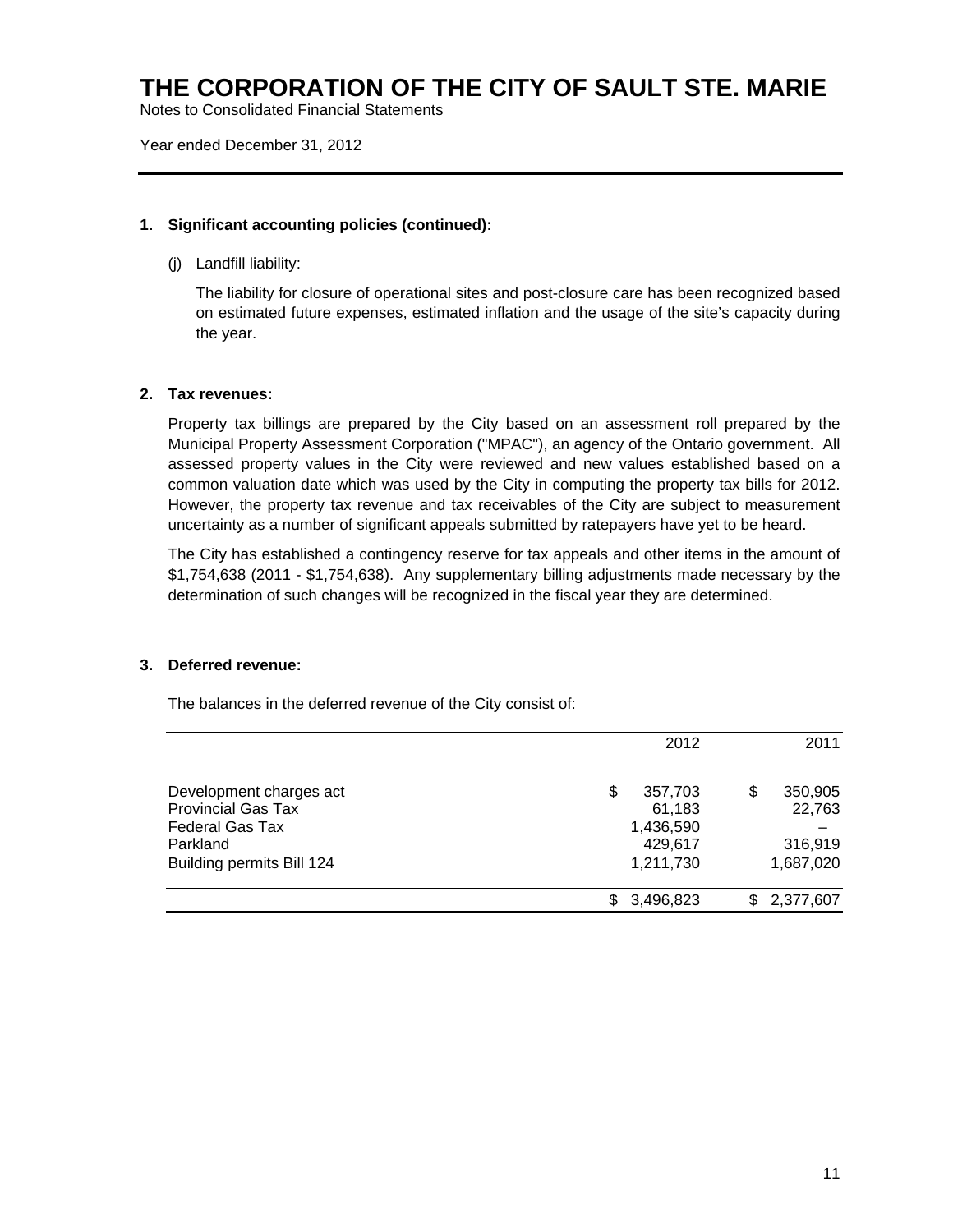Notes to Consolidated Financial Statements

#### **3. Deferred revenue (continued):**

Continuity of deferred revenue is as follows:

|                             |    | 2012       | 2011            |
|-----------------------------|----|------------|-----------------|
| Balance, beginning of year: |    |            |                 |
| Development charges act     | \$ | 350,905    | \$<br>344,255   |
| <b>Provincial Gas Tax</b>   |    | 22,763     | 9,929           |
| <b>Federal Gas Tax</b>      |    |            | 563,606         |
| Parkland                    |    | 316,919    | 281,221         |
| Building permits Bill 124   |    | 1,687,020  | 1,625,242       |
|                             |    | 2,377,607  | 2,824,253       |
| Other revenue               |    | 1,525,268  | 34,670          |
| Interest earned             |    | 38,114     | 36,488          |
| Total revenue               |    | 1,563,382  | 71,158          |
| Contributions used          |    | (444, 166) | (517, 804)      |
| Balance, end of year        | S. | 3,496,823  | \$<br>2,377,607 |

# **4. Net long-term liabilities:**

|                                                  | 2012         | 2011         |
|--------------------------------------------------|--------------|--------------|
| Total long-term liabilities incurred by the City | \$14,569,473 | \$16,718,442 |

Principal payments due on net long-term liabilities for the next five fiscal years and thereafter are as follows:

|                                    | 2013 to     | 2018 to | 2023 and   | 2012                                              | 2011  |
|------------------------------------|-------------|---------|------------|---------------------------------------------------|-------|
|                                    | 2017        | 2022    | thereafter | Total                                             | Total |
| From general<br>municipal revenues | \$8.174.146 |         |            | \$5,272,182 \$1,123,145 \$14,569,473 \$16,718,442 |       |

The annual principal and interest payments required to service the long-term obligations of the City are within the annual debt repayment limit prescribed by the Ministry of Municipal Affairs and Housing.

The long-term obligations issued in the name of the City have received approval of the Ontario Municipal board for those approved on or before December 31, 1992. Those approved after January 1, 1993 have been approved by by-law.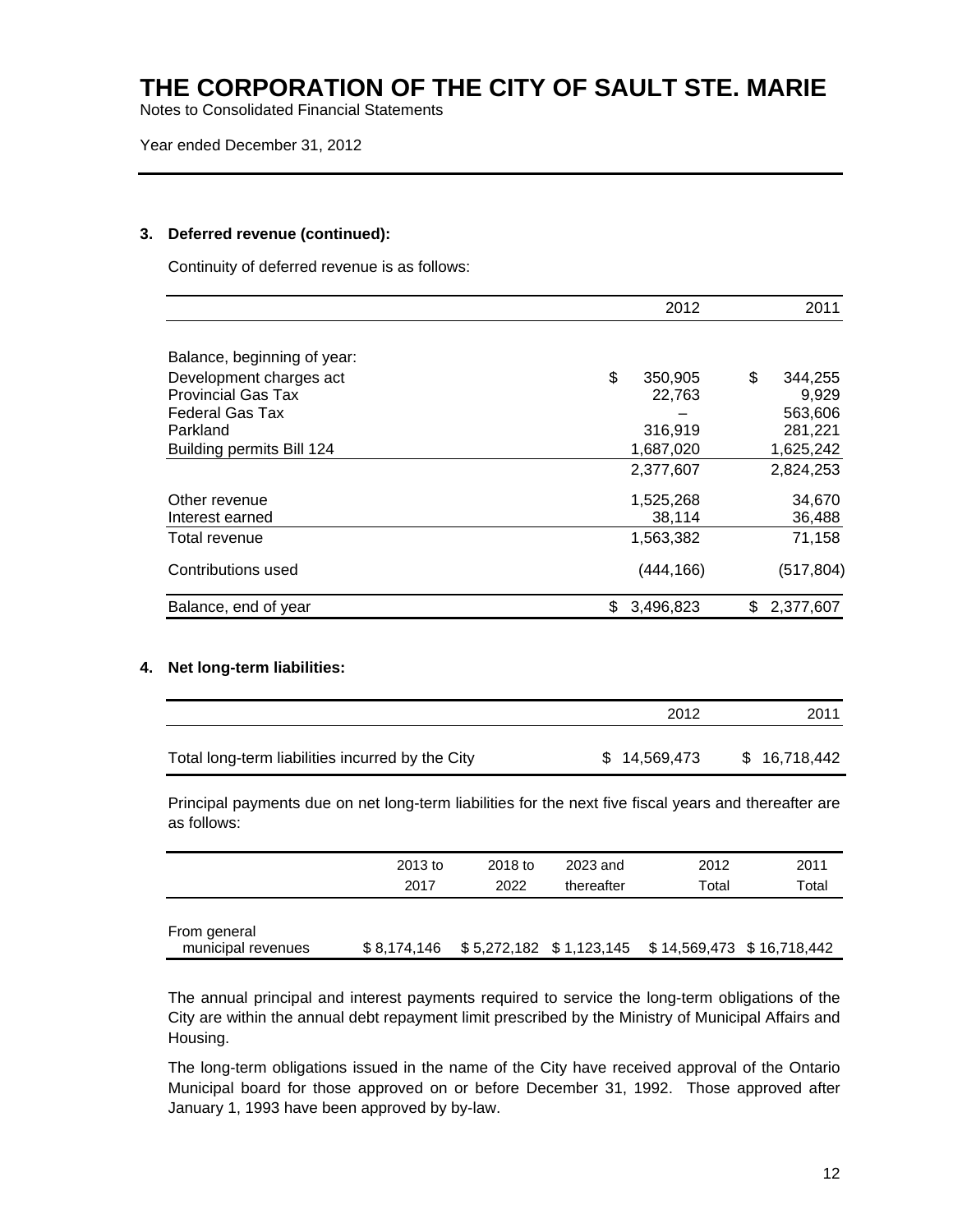Notes to Consolidated Financial Statements

Year ended December 31, 2012

## **4. Net long-term liabilities (continued):**

The above long-term debt has various maturity dates and interest rates ranging from due on demand to 2021 and 0% to 8.07% respectively.

Interest paid in the year and included in current expenses is \$837,291 (2011 - \$945,770).

## **5. Investment in government business enterprises:**

PUC Inc. is incorporated under the laws of the Province of Ontario and provides municipal electrical distribution and other services to the residents of Sault Ste. Marie. The City owns 100% of the outstanding shares of PUC Inc. PUC Services Inc. is incorporated under the laws of the Province of Ontario and provides management, operations and maintenance services related to water, wastewater and electrical services to its related entities and other organizations. The City owns 100% of the outstanding shares of PUC Services Inc. The note payable to the City of \$6,720,000 is unsecured, bears interest at 8.5% per annum, and is payable one year after demand. The note payable to the City of \$25,000,000 is unsecured, bears interest at rates negotiated periodically, currently 6.1%, and is payable one year after demand.

The following schedule reflects the combined financial information of PUC Inc. and PUC Services Inc. as at December 31:

|                                                                                                              |     | 2012                                               | 2011                                                                  |
|--------------------------------------------------------------------------------------------------------------|-----|----------------------------------------------------|-----------------------------------------------------------------------|
| <b>Financial Position:</b>                                                                                   |     |                                                    |                                                                       |
| Current assets<br>Notes receivable<br>Future income tax assets<br>Capital assets<br>Regulatory assets        | \$  | 42,570,078<br>8,310,000<br>2,834,800<br>84,049,482 | \$<br>41,913,467<br>8,310,000<br>2,062,600<br>57,146,727<br>4,894,792 |
| <b>Total assets</b>                                                                                          | \$. | 137,764,360                                        | \$<br>114,327,586                                                     |
| <b>Current liabilities</b><br>Employee future benefit obligations<br>Notes payable<br>Regulatory liabilities | \$  | 28,605,071<br>1,645,644<br>62,500,930<br>7,783,142 | \$<br>24,905,739<br>1,501,284<br>46,122,003<br>5,543,506              |
| <b>Total liabilities</b><br>Shareholder's equity                                                             |     | 100,534,787<br>37,229,573                          | 78,072,532<br>36,255,054                                              |
| Total liabilities and equity                                                                                 | \$. | 137,764,360                                        | \$<br>114,327,586                                                     |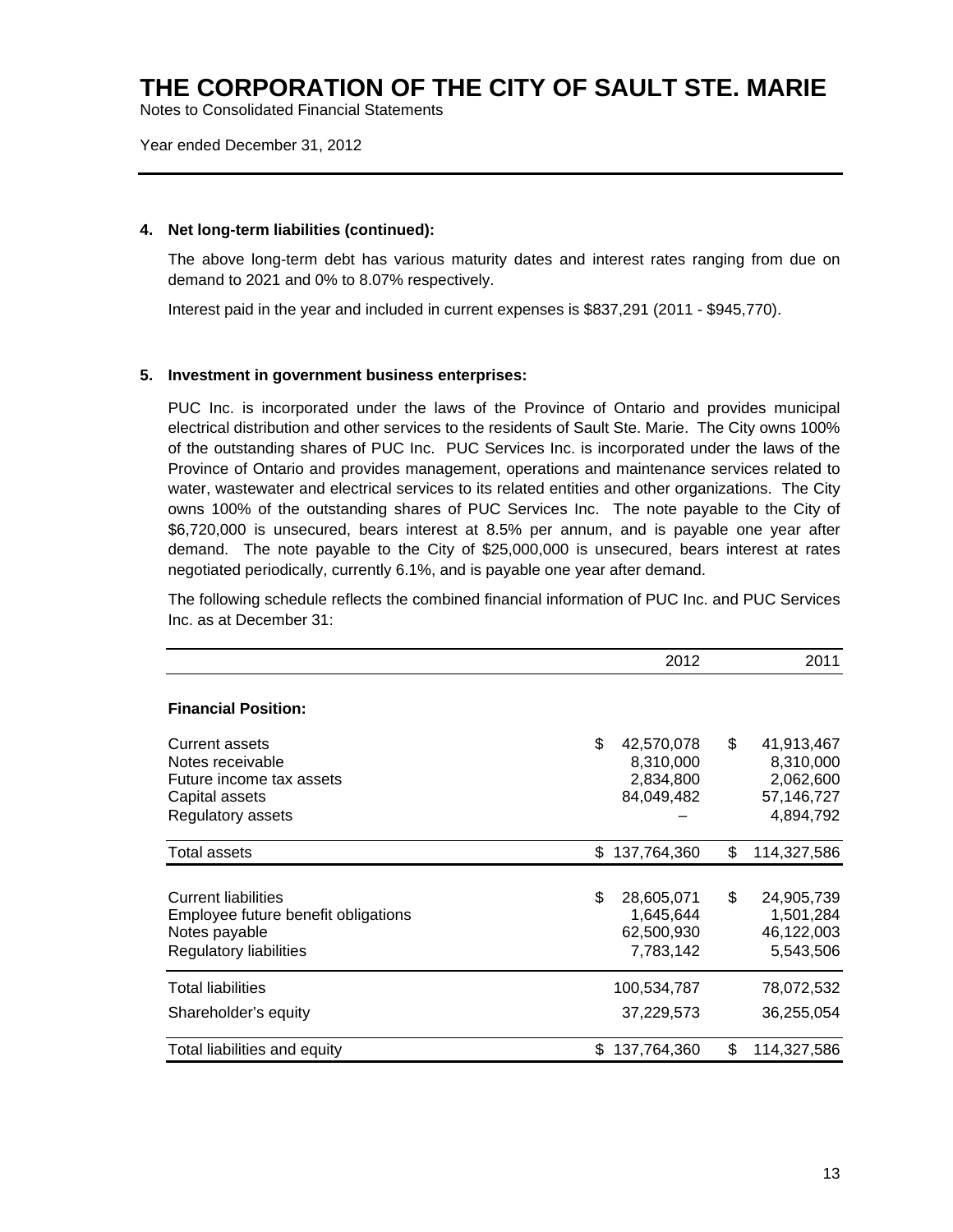Notes to Consolidated Financial Statements

Year ended December 31, 2012

## **5. Investment in government business enterprises (continued):**

|                                                                              | 2012             | 2011             |
|------------------------------------------------------------------------------|------------------|------------------|
| <b>Results of Operations:</b>                                                |                  |                  |
| Revenues                                                                     | \$<br>93,990,864 | \$<br>91,886,525 |
| <b>Expenses</b>                                                              | (91,987,191)     | (88, 255, 557)   |
| Gain on sale of assets                                                       | 22,253           | 2,005,070        |
| Provision for payment in lieu of taxes                                       | (441, 328)       | (956, 900)       |
| Net income for the year                                                      | \$<br>1,584,598  | \$<br>4,679,138  |
| The City's investment in government business<br>enterprises is comprised of: |                  |                  |
| Common shares                                                                | \$<br>15,668,248 | \$<br>15,668,248 |
| Special shares                                                               | 15,513,300       | 15,513,300       |
| Retained earnings                                                            | 6,048,025        | 5,073,506        |
| Equity, end of year                                                          | 37,229,573       | 36,255,054       |
| Notes receivable                                                             | 31,720,000       | 31,720,000       |
| Investment in government business enterprises                                | \$<br>68,949,573 | \$<br>67,975,054 |

## **6. Pension agreements:**

The City makes contributions to the Ontario Municipal Employees Retirement Fund ("OMERS"), which is a multi-employer plan, on behalf of all permanent, full-time members of its staff. This plan is a defined benefit plan which specifies the amount of the retirement to be received by the employees based on the length of service and rates of pay.

The amount contributed to OMERS for 2012 was \$5,941,977 (2011 - \$5,386,606) is included as an expense on the consolidated statement of financial activities.

## **7. Operations of school boards:**

During 2012, the City collected and transferred property taxes totaling \$19,422,120 (2011 - \$19,332,217) on behalf of area school boards.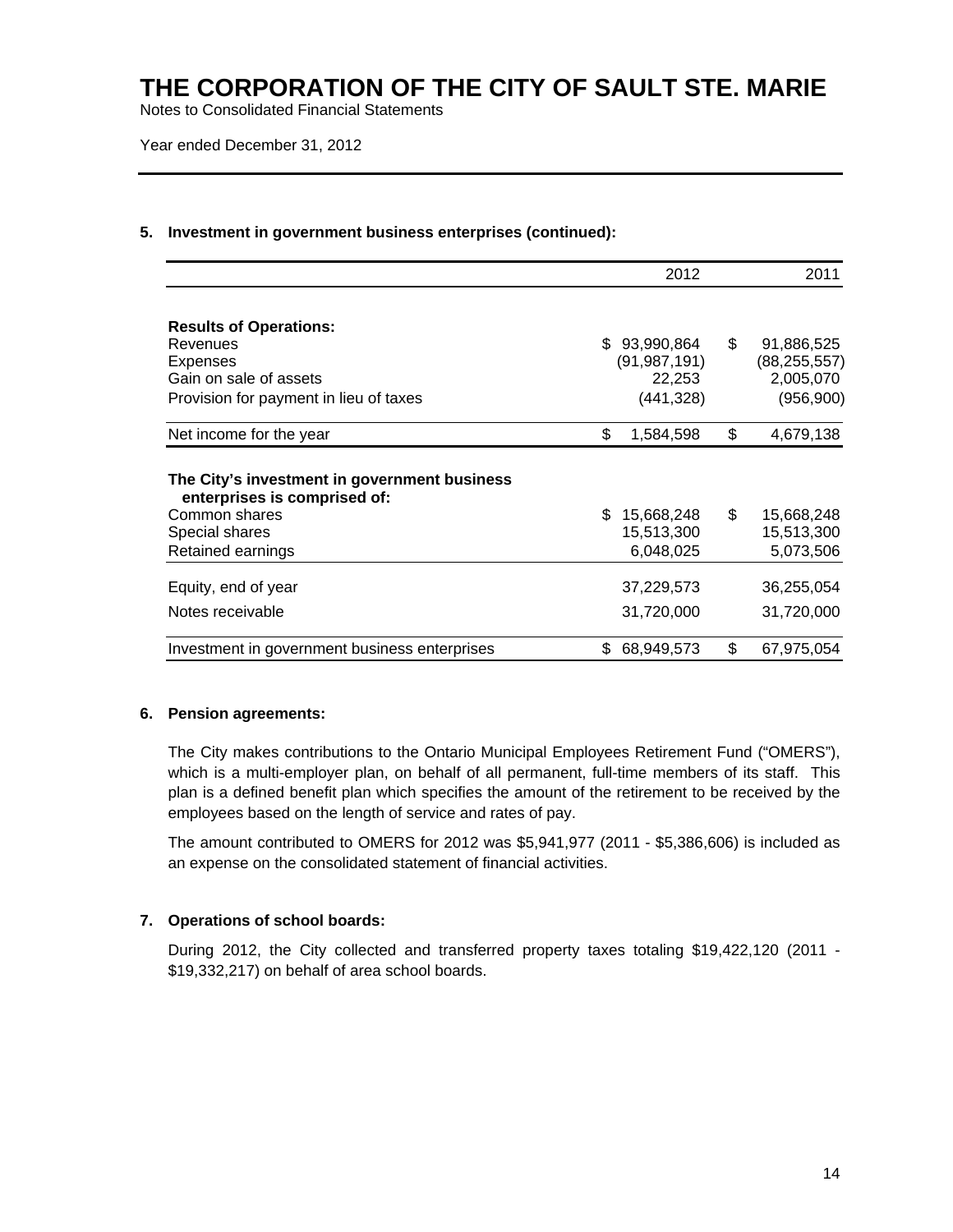Notes to Consolidated Financial Statements

Year ended December 31, 2012

# **8. Trust funds:**

The trust funds administered by the City amounting to \$7,243,872 (2011 - \$7,046,488) are presented in a separate financial statement of trust fund balances and operations. As such balances are held in trust by the City for the benefit of others; they are not presented as part of the City's financial position or financial activities. At December 31, 2012, the trust fund balances are comprised of:

|                                                           |   | 2012                   | 2011                         |
|-----------------------------------------------------------|---|------------------------|------------------------------|
|                                                           |   |                        |                              |
| Cemetery Care and Maintenance funds<br>Pre-need assurance | S | 4,828,056<br>2,142,592 | \$<br>4,665,443<br>2,119,418 |
|                                                           |   |                        |                              |
| Transit employees pension                                 |   | 72,575                 | 71,894                       |
| <b>Historic Sites</b>                                     |   | 111,445                | 95,919                       |
| Heritage Sault Ste. Marie                                 |   | 58,270                 | 58,414                       |
| Ontario Home Renewal Program                              |   | 20,934                 | 25,400                       |
| <b>Cultural Endowment</b>                                 |   | 10,000                 | 10,000                       |
|                                                           |   | 7,243,872              | \$<br>7,046,488              |

## **9. Commitments:**

The City has committed to providing funding of \$29,500,000 for the new hospital in Sault Ste. Marie of which \$26,709,101 (2011 - \$24,609,101) has been contributed to date. \$22,509,101 was contributed up to March 31, 2010 and the remaining funding is provided in installments of \$2,100,000 with the first payment having been made in 2011 and the remainder until such time that the full commitment is advanced. Of the annual contribution, \$1,100,000 is to be levied upon the taxpayers of Sault Ste. Marie, while the other \$1,000,000 is derived from the City's share of Charity Casino revenues.

## **10. Contingent liabilities:**

The City has been named in litigation matters, the outcome of which is not determinable and accordingly, no provision has been made for them in these financial statements. Should any loss result from these claims, such loss would be charged to operations in the year of resolution.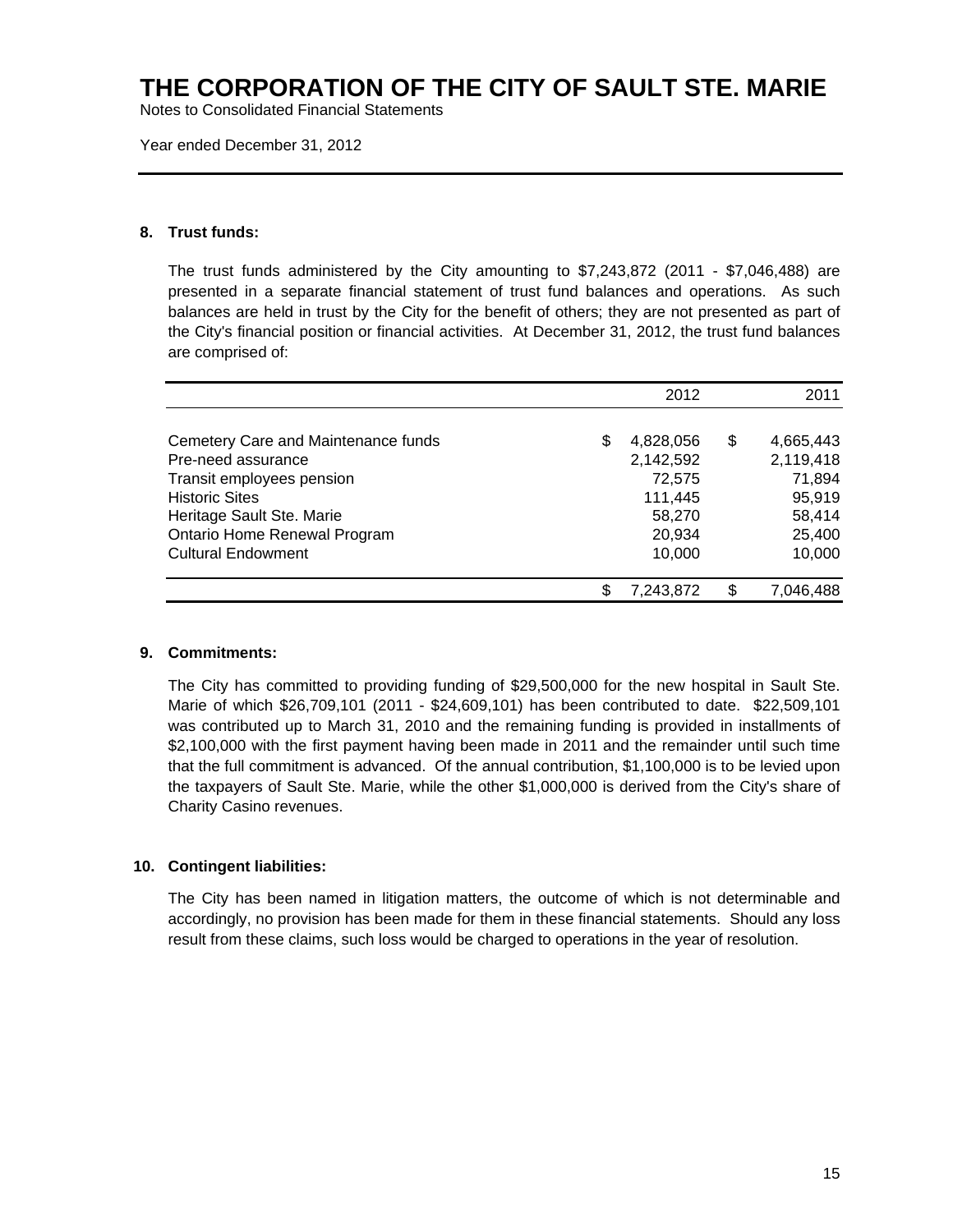Notes to Consolidated Financial Statements

#### **11. Employee future benefit obligations:**

Employee future benefits are liabilities of the City to its employees and early retirees for the following benefits earned but not taken as at December 31 are as follows:

|                                                                                                                                         | 2012                                                   | 2011                                                    |
|-----------------------------------------------------------------------------------------------------------------------------------------|--------------------------------------------------------|---------------------------------------------------------|
| Future payments required to W.S.I.B.<br>Post employment and post retirement benefits<br>Vacation pay<br>Non-vesting sick leave benefits | 13,652,371<br>S.<br>10,729,724<br>7,876,999<br>803.456 | 13,325,860<br>SS.<br>10,346,815<br>7,475,494<br>501,882 |
| Employee future benefit obligations                                                                                                     | \$33,062,550                                           | \$ 31,650,501                                           |

#### *Post employment and post retirement benefits*

The City provides non-pension benefits to employees and retirees until they reach 65 years of age. The values that follow have been estimated based upon employee data available during the actuarial review which was completed as at December 31, 2010.

The benefit liability continuity is as follows:

|                                                             |    | 2012                                | 2011                                    |
|-------------------------------------------------------------|----|-------------------------------------|-----------------------------------------|
| Accrued benefit liability, January 1<br>Expense<br>Payments | S. | 10,346,815<br>834,433<br>(451, 524) | \$<br>9,963,686<br>746,170<br>(363,041) |
| Accrued benefit liability, December 31                      | S. | 10,729,724                          | \$10,346,815                            |

*Significant assumptions* 

| Discount rate        | 3.75%             |
|----------------------|-------------------|
| Health cost increase | $5.00\% - 8.50\%$ |

#### *Non-vesting sick leave benefits*

Sick leave benefits accrue to City employees at a rate of one and a half days per month. Unused sick days are banked and may be used in the future if sick leave is beyond yearly allocation. No cash payments are made for unused sick time upon termination or retirement.

#### *Accrued vacation pay*

Accrued vacation pay represents the liability for vacation entitlements earned by employees but not taken as at December 31, 2012.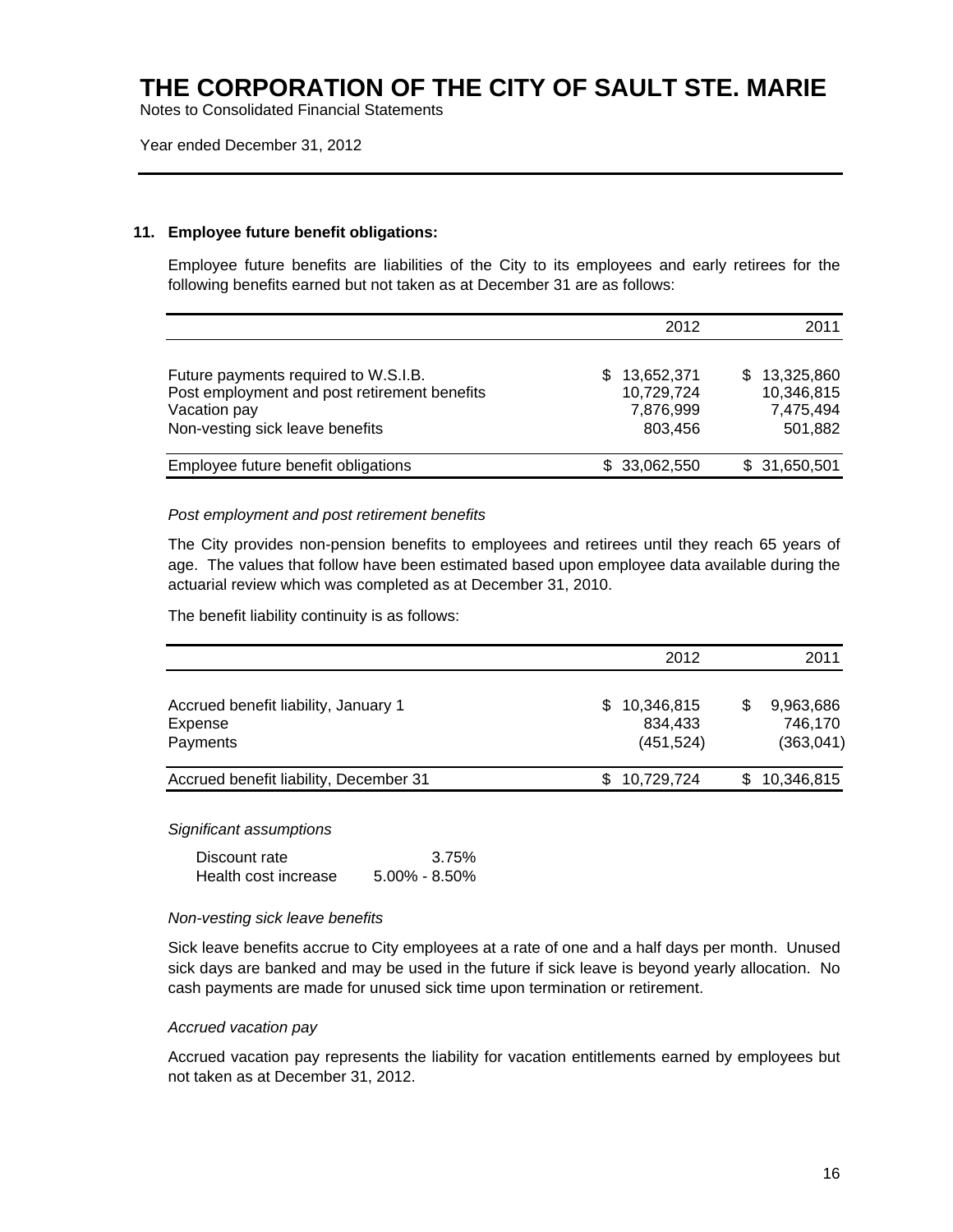Notes to Consolidated Financial Statements

Year ended December 31, 2012

## **11. Employee future benefit obligation (continued):**

*Future payments for Worker's Safety and Insurance Board (WSIB)* 

Under the provisions of the Workplace Safety and Insurance Board Act, the City has elected to be treated as a Schedule 2 employer and remits payments to the WSIB as required, to fund current disability payments. An actuarial estimate of future liabilities has been completed and forms the basis for the estimated liability.

# **12. Landfill closure and post-closure liability:**

The Environmental Protection Act sets out the regulatory requirements to properly close and maintain all active and inactive landfill sites. Under environmental law, there is a requirement for closure and post-closure care of solid waste landfill sites. This requirement is to be provided for over the estimated life of the landfill site based on usage.

Landfill closure and post-closure care requirements have been defined in accordance with industry standards and include final covering and landscaping of the landfill, pumping of ground water and leachates from the site, and ongoing environmental monitoring, site inspection and maintenance. The reported liability is based on estimates and assumptions with respect to events extending over a sixty year period using the best information available to management. Future events may result in significant changes to the estimated total expenditures capacity used or total capacity and the estimated liability, and would be recognized prospectively, as a change in estimate, when applicable.

The City operates one primary landfill site, the 5th Line Landfill. The site has capacity of approximately 3,000,000 metric tons with approximately 480,000 metric tons of remaining capacity. At current average fill rates, the site has a remaining operating life of approximately 8.0 years.

It is estimated that the total net present value of the cost to close and maintain the 5th Line Landfill site is approximately \$22,307,000 (2011 - \$20,233,000). At December 31, 2012, an amount of \$18,737,811 (2011 - \$16,631,552) with respect to landfill closure and post-closure liability has been accrued and will be funded from future taxation revenues. The City has established a reserve to contribute to the cost of closing and maintaining the landfill site of \$10,976,964 (2011 - \$9,564,427).

The City will be undertaking a full Environmental Assessment of the landfill site to determine future options which may extend the operating life of the landfill.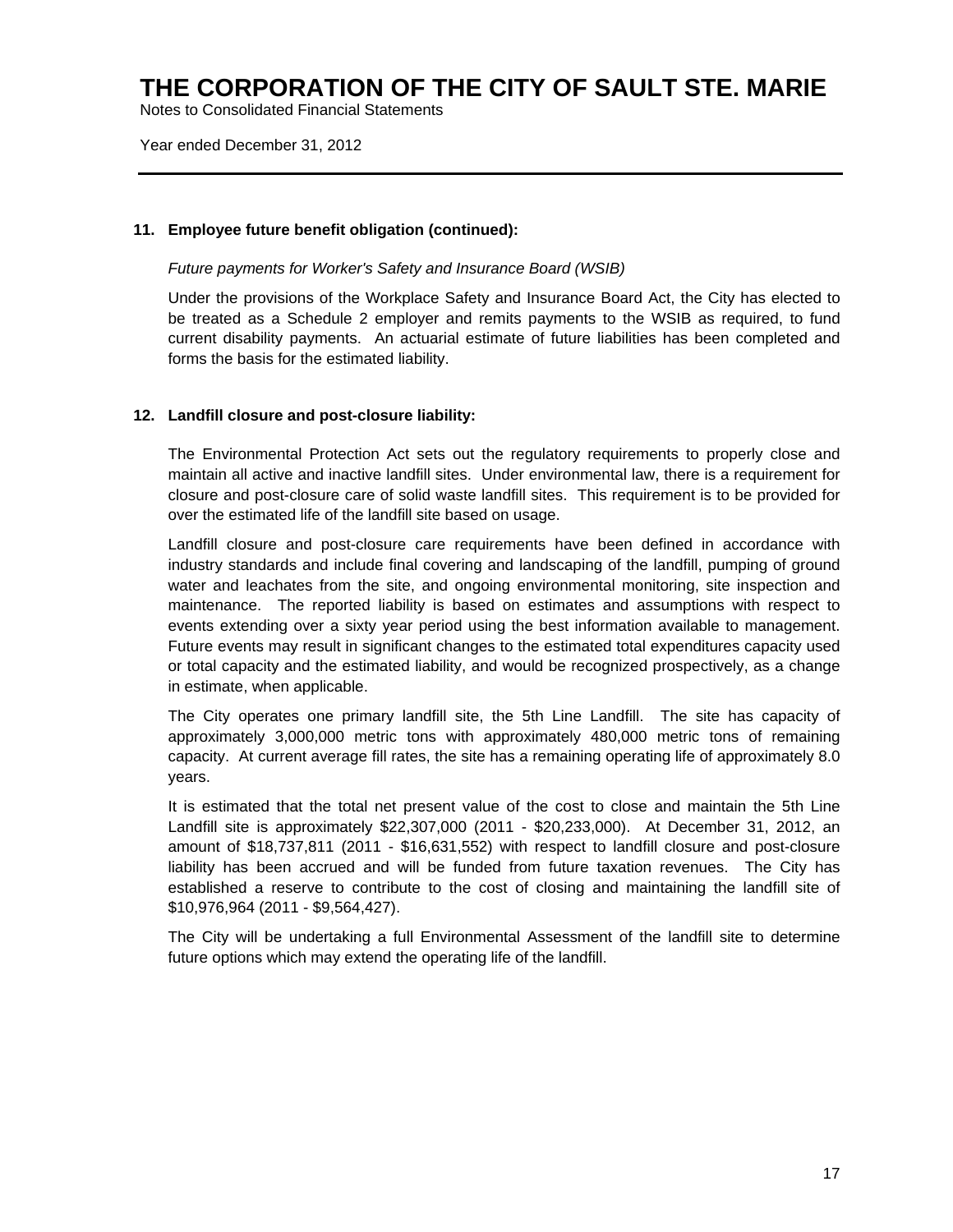Notes to Consolidated Financial Statements

Year ended December 31, 2012

# **13. Tangible capital assets:**

|                                   |                          |                                                    | 2012                                                           |                 |                                          |                 |                                     |                 |
|-----------------------------------|--------------------------|----------------------------------------------------|----------------------------------------------------------------|-----------------|------------------------------------------|-----------------|-------------------------------------|-----------------|
|                                   | Land                     | <b>Landfill and</b><br>Land<br><b>Improvements</b> | <b>Buildings and</b><br><b>Building</b><br><b>Improvements</b> | Infrastructure  | <b>Machinery and</b><br><b>Equipment</b> | <b>Vehicles</b> | Assets under<br><b>Construction</b> | <b>Total</b>    |
| Cost                              |                          |                                                    |                                                                |                 |                                          |                 |                                     |                 |
| Balance, beginning of year        | \$24,988,579             | \$11,098,030                                       | \$79,805,883                                                   | \$465,086,348   | \$22,948,725                             | \$ 28,611,719   | \$15,604,460                        | \$648,143,744   |
| Additions                         | 17,544                   | 581,041                                            | 11,084,266                                                     | 18,439,132      | 1,596,335                                | 1,734,786       | 4,682,769                           | 38,135,873      |
| Disposals                         | (163, 873)               |                                                    |                                                                | (1,054,008)     | (595, 567)                               | (1, 457, 399)   | (12,079,155)                        | (15,350,002)    |
| Balance, end of year              | 24,842,250               | 11,679,071                                         | 90,890,149                                                     | 482,471,472     | 23,949,493                               | 28,889,106      | 8,208,074                           | 670,929,615     |
| <b>Accumulated Amortization</b>   |                          |                                                    |                                                                |                 |                                          |                 |                                     |                 |
| Balance, beginning of year        | $\overline{\phantom{a}}$ | (4,646,975)                                        | (26, 760, 134)                                                 | (172, 486, 125) | (10,936,939)                             | (15,361,705)    | $\overline{\phantom{a}}$            | (230, 191, 878) |
| <b>Disposals</b>                  | $\overline{\phantom{a}}$ |                                                    |                                                                | 1,072,296       | 618,996                                  | 1,375,858       | ٠                                   | 3,067,150       |
| <b>Amortization Expense</b>       | $\sim$                   | (630, 352)                                         | (1,908,763)                                                    | (10, 866, 053)  | (1,865,128)                              | (1,874,147)     | $\blacksquare$                      | (17, 144, 443)  |
| Balance, end of year              | $\sim$                   | (5,277,327)                                        | (28,668,897)                                                   | (182, 279, 882) | (12, 183, 071)                           | (15, 859, 994)  | $\blacksquare$                      | (244, 269, 171) |
| Net Book Value, end of year       | \$24,842,250             | $\mathbb{S}$<br>6,401,744                          | \$62,221,252                                                   | \$300,191,590   | \$11,766,422                             | \$13,029,112    | \$<br>8,208,074                     | \$426,660,444   |
| Net Book value, beginning of year | \$24,988,579             | \$6,451,055                                        | \$53,045,749                                                   | \$292,600,223   | \$12,011,786                             | \$13,250,014    | \$15,604,460                        | \$417,951,866   |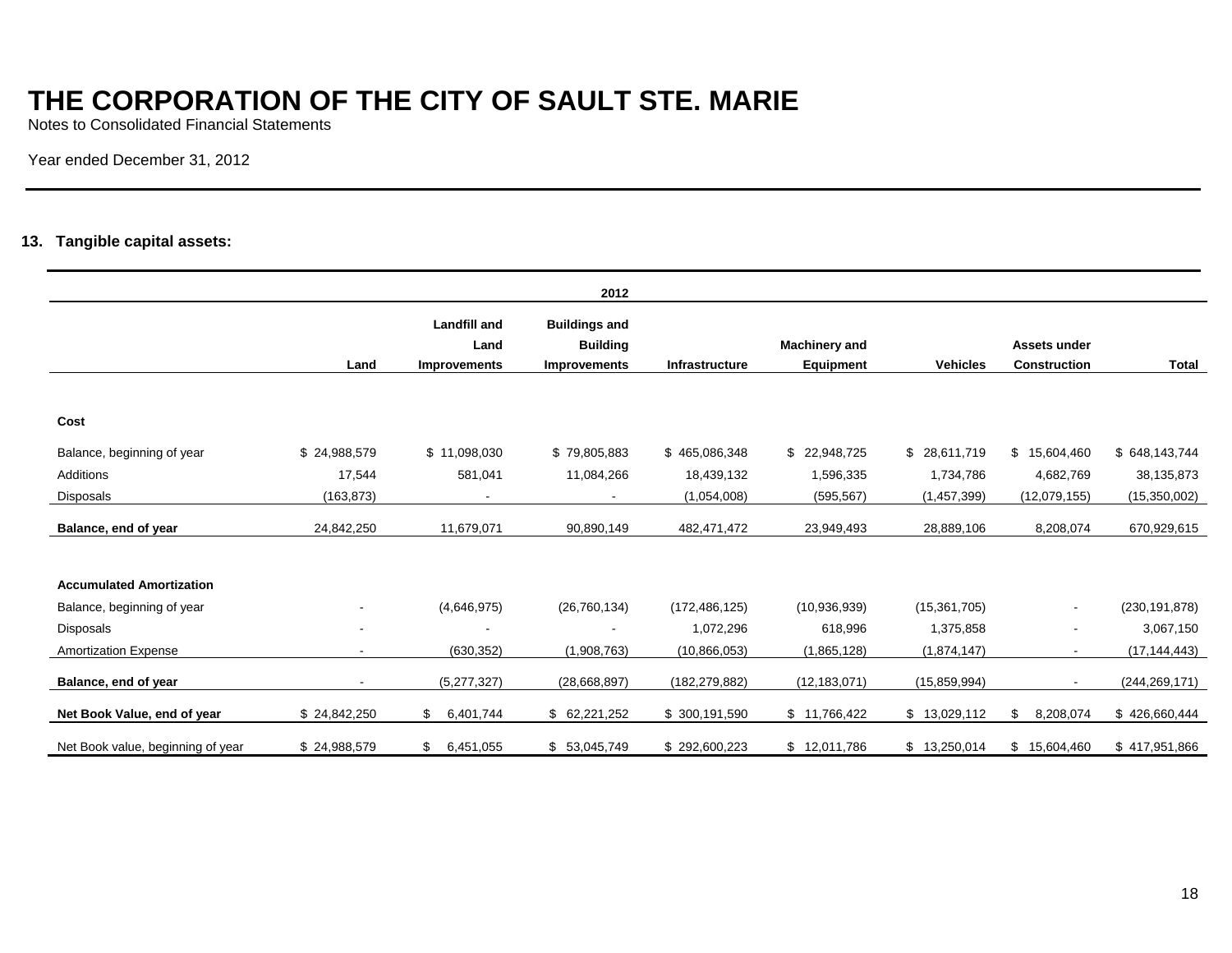Notes to Consolidated Financial Statements

Year ended December 31, 2012

# **13. Tangible capital assets (continued):**

|                                   |              |                                                    | 2011                                                           |                 |                                          |                 |                                     |                 |
|-----------------------------------|--------------|----------------------------------------------------|----------------------------------------------------------------|-----------------|------------------------------------------|-----------------|-------------------------------------|-----------------|
|                                   | Land         | <b>Landfill and</b><br>Land<br><b>Improvements</b> | <b>Buildings and</b><br><b>Building</b><br><b>Improvements</b> | Infrastructure  | <b>Machinery and</b><br><b>Equipment</b> | <b>Vehicles</b> | Assets under<br><b>Construction</b> | <b>Total</b>    |
| Cost                              |              |                                                    |                                                                |                 |                                          |                 |                                     |                 |
| Balance, beginning of year        | \$24,505,879 | \$10,937,944                                       | \$79,805,883                                                   | \$430,626,947   | \$21,814,870                             | \$26,151,928    | \$24,394,216                        | \$618,237,667   |
| Additions                         | 486,403      | 160,086                                            |                                                                | 35,302,729      | 1,612,934                                | 3,036,749       | 13,843,440                          | 54,442,341      |
| Disposals                         | (3,703)      |                                                    |                                                                | (843, 328)      | (479, 079)                               | (576, 958)      | (22, 633, 196)                      | (24, 536, 264)  |
| Balance, end of year              | 24,988,579   | 11,098,030                                         | 79,805,883                                                     | 465,086,348     | 22,948,725                               | 28,611,719      | 15,604,460                          | 648,143,744     |
| <b>Accumulated Amortization</b>   |              |                                                    |                                                                |                 |                                          |                 |                                     |                 |
| Balance, beginning of year        |              | (4,036,248)                                        | (24, 982, 230)                                                 | (163,008,893)   | (9,579,154)                              | (13,991,182)    | $\sim$                              | (215, 597, 707) |
| <b>Disposals</b>                  |              |                                                    |                                                                | 850,261         | 480,204                                  | 546,381         |                                     | 1,876,846       |
| <b>Amortization Expense</b>       |              | (610, 727)                                         | (1,777,904)                                                    | (10, 327, 493)  | (1,837,989)                              | (1,916,904)     | $\sim$                              | (16, 471, 017)  |
| Balance, end of year              |              | (4,646,975)                                        | (26, 760, 134)                                                 | (172, 486, 125) | (10, 936, 939)                           | (15, 361, 705)  | $\blacksquare$                      | (230, 191, 878) |
| Net Book Value, end of year       | \$24,998,579 | \$6,451,055                                        | \$53,045,749                                                   | \$292,600,223   | \$12,011,786                             | \$13,250,014    | \$15,604,460                        | \$417,951,866   |
| Net Book value, beginning of year | \$24,505,879 | \$6,901,696                                        | \$54,823,653                                                   | \$267,618,054   | \$12,235,716                             | \$12,160,745    | \$24,394,216                        | \$402,639,960   |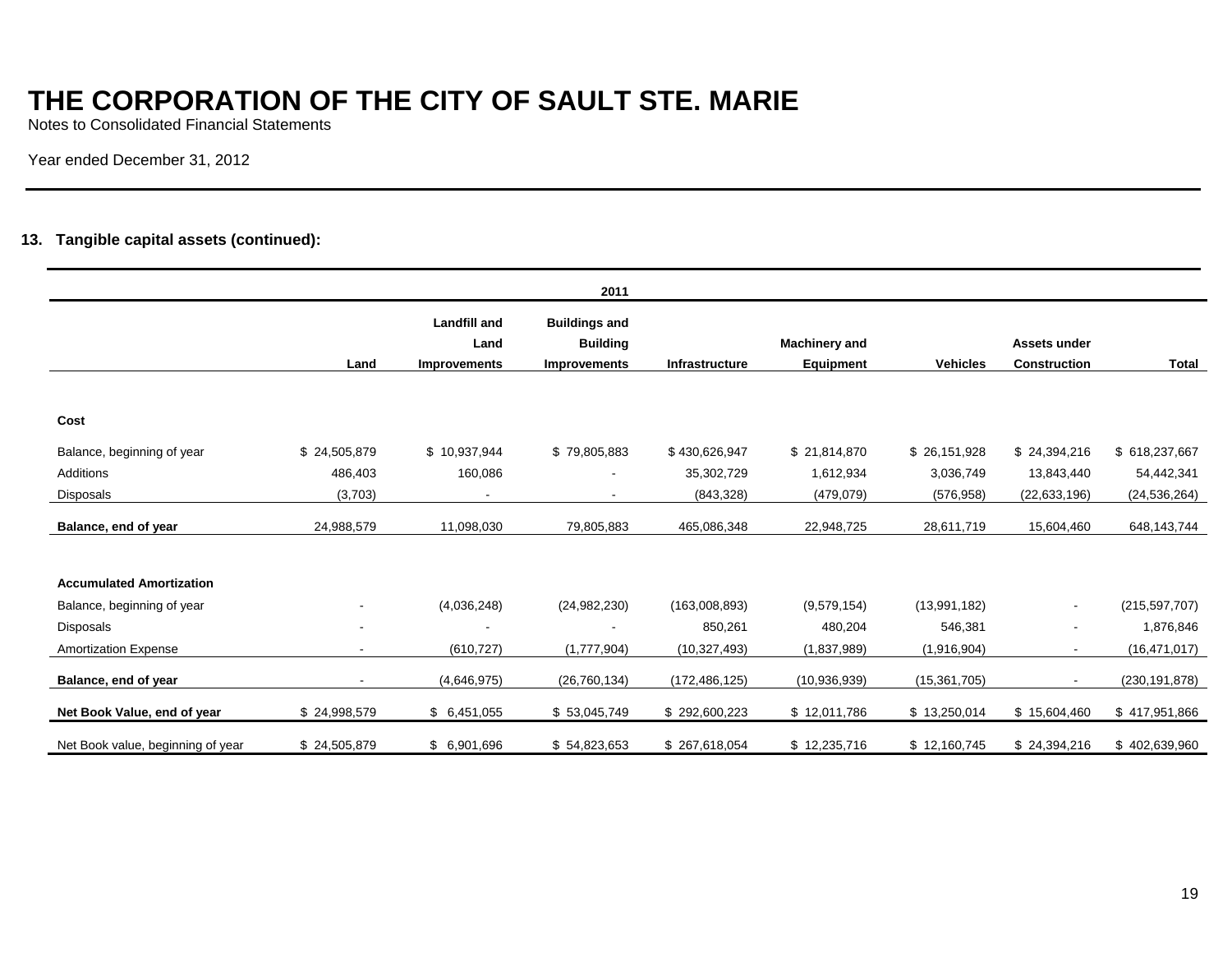Notes to Consolidated Financial Statements

Year ended December 31, 2012

#### **13. Tangible capital assets (continued):**

a) Assets under construction:

Assets under construction having a value of \$8,208,074 (2011 - \$15,604,460) have not been amortized. Amortization of these assets will commence when the asset is put into service.

b) Contributed tangible capital assets:

Contributed capital assets have been recognized at fair market value at the date of contribution. The value of contributed assets received during the year was \$2,354,392 (2011 - \$1,547,239) comprised of water infrastructure, land and roads infrastructure.

c) Tangible capital assets disclosed at nominal values:

Where an estimate of fair value could not be made, the tangible capital asset was recognized at a nominal value.

d) Works of art and historical treasures:

The City manages and controls various works of art and non-operational historical cultural assets including buildings, artifacts, paintings and sculptures located at City sites and public display areas. These assets are not recorded as tangible capital assets and are not amortized.

e) Write-down of tangible capital assets:

The write-down of tangible capital assets during the year was \$nil (2011 - \$nil).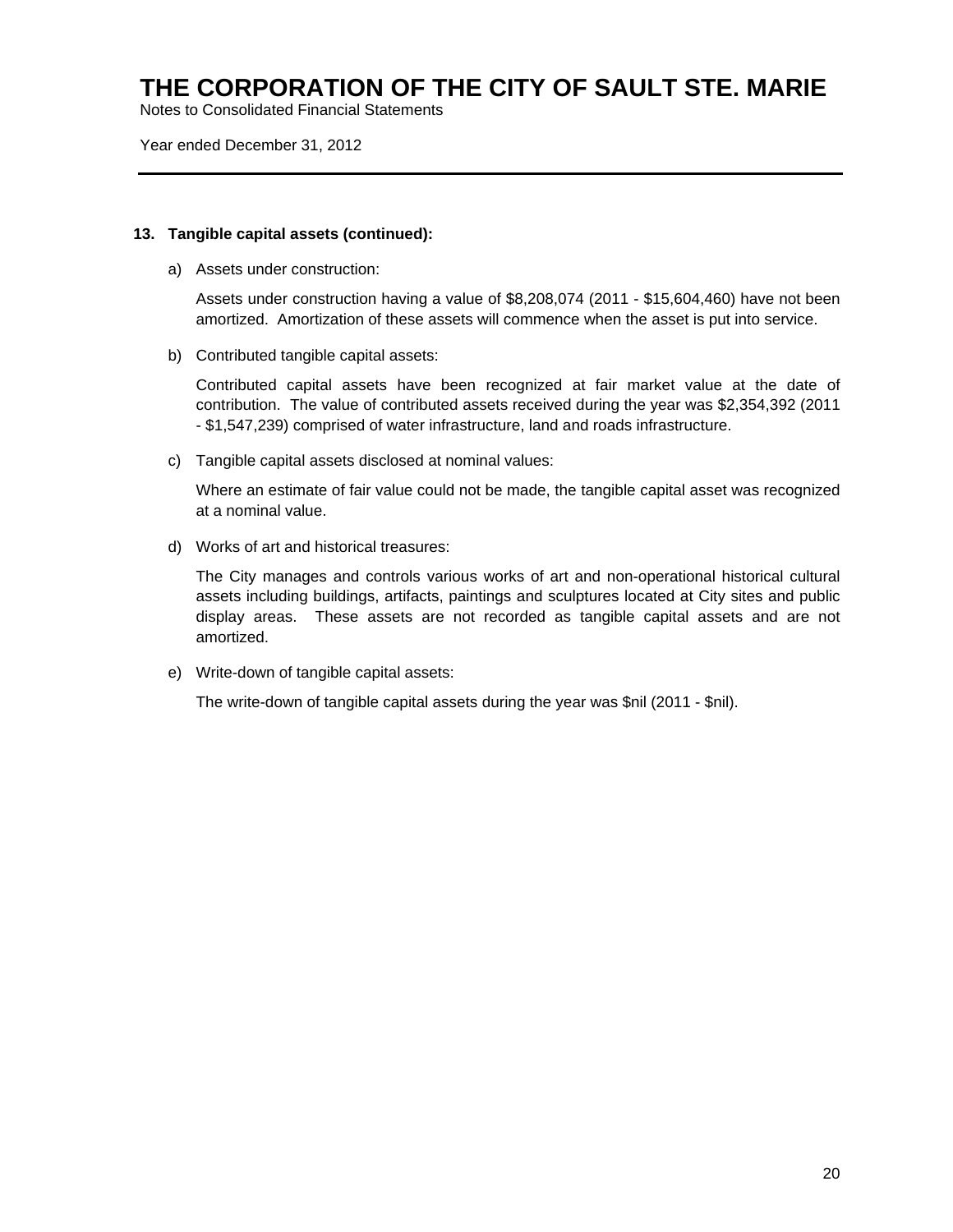Notes to Consolidated Financial Statements

# **14. Accumulated surplus:**

Accumulated surplus consists of individual fund surplus and reserves and reserve funds as follows:

|                                                          | 2012           | 2011           |
|----------------------------------------------------------|----------------|----------------|
|                                                          |                |                |
| <b>Surplus:</b>                                          |                |                |
| Invested in tangible capital assets                      | \$426,660,444  | \$417,951,866  |
| Invested in government business enterprises<br>Other     | 68,949,573     | 67,975,054     |
| Unfunded                                                 | 18,070,015     | 18,759,553     |
|                                                          |                |                |
| Net long-term liabilities<br>Landfill closure costs      | (14, 569, 473) | (16, 718, 442) |
|                                                          | (18, 737, 811) | (16,631,552)   |
| Employee benefits                                        | (33,062,550)   | (31,650,501)   |
| <b>Total surplus</b>                                     | 447,310,198    | 439,685,978    |
| Reserves set aside for specific purpose by Council:      |                |                |
| Working capital                                          | 1,081,007      | 1,081,007      |
| Acquisition of tangible capital assets                   | 3,867,325      | 3,466,771      |
| Planning and development                                 | 797,575        | 717,572        |
| Parking facilities                                       | 3,614          | 3,614          |
| Other programs                                           | 7,127,813      | 6,388,292      |
| Waste disposal site                                      | 10,976,964     | 9,564,427      |
| <b>Total reserves</b>                                    | 23,854,298     | 21,221,683     |
| Reserve funds set aside for specific purpose by Council: |                |                |
| Sewage plants                                            | 483,821        | 470,183        |
| Cemetery development                                     | 939,532        | 1,257,397      |
| Industrial land                                          | 44,748         | 44,259         |
| Property purchases                                       | 1,268,378      | 936,815        |
| Hospital development                                     | 1,126,905      | 1,530,603      |
| Other programs                                           | 178,819        | 174,061        |
| Total reserve funds                                      | 4,042,203      | 4,413,318      |
|                                                          | \$475,206,699  | \$465,320,979  |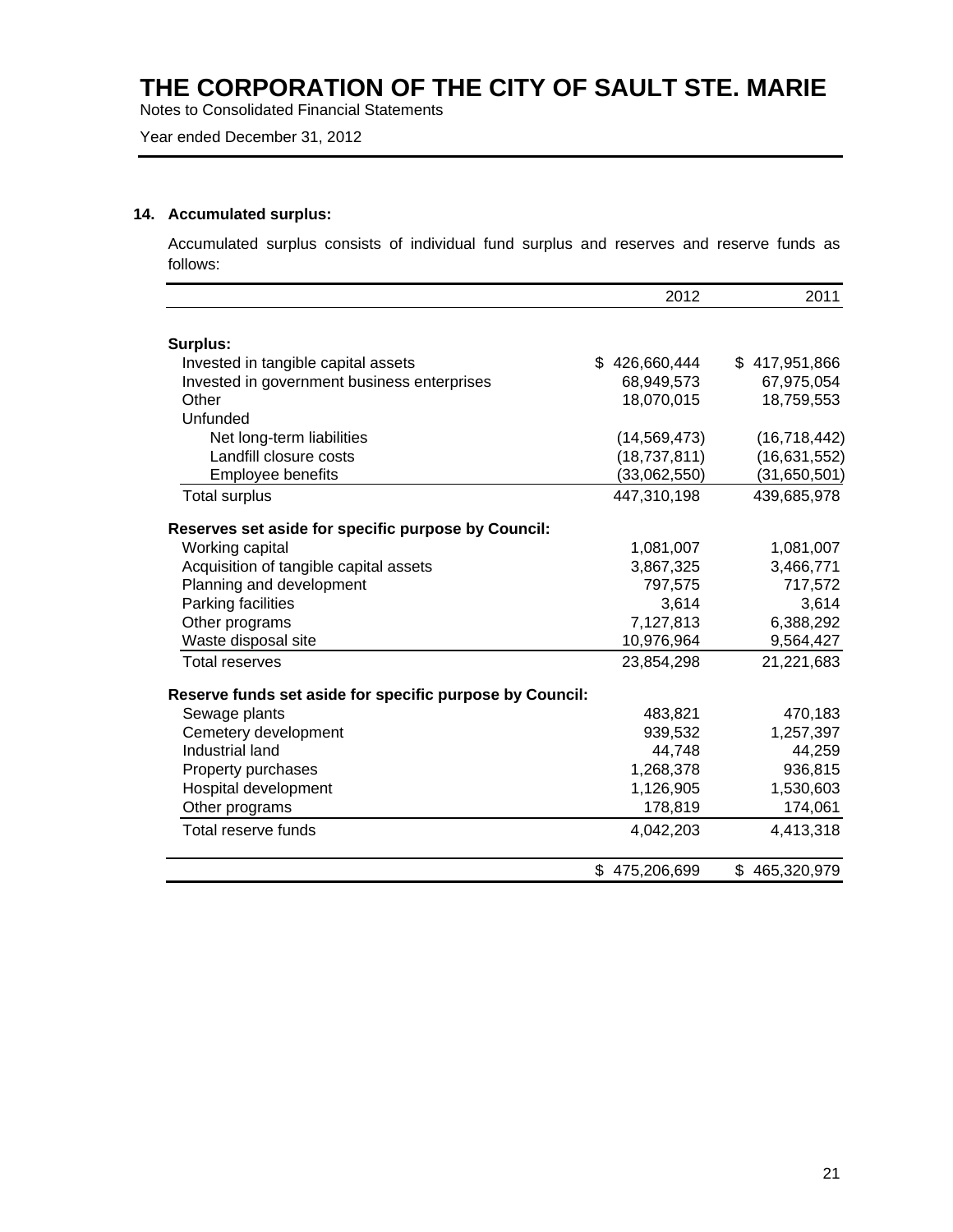Notes to Consolidated Financial Statements

Year ended December 31, 2012

## **15. Government transfers:**

The City recognizes the transfer of government funding as expenses or revenues in the period that the events giving rise to the transfer occurred. The transfers reported on the Statement of Operations are:

|                                                 | 2012                    | 2011                           |
|-------------------------------------------------|-------------------------|--------------------------------|
| Revenue:<br>Provincial grants<br>Federal grants | 23,684,351<br>4,960,962 | \$<br>26,560,917<br>10,458,550 |
| Total revenues                                  | 28,645,313              | 37,019,467                     |

## **16. Segmented information:**

The City is a diversified municipal government institution that provides a wide range of services to its citizens. City services are provided by departments and certain departments have been separately disclosed in the segmented information, along with the services they provide. These departments are:

## **General Government**

General Government is comprised of City Council, the Chief Administrators' Office (CAO), Clerks Department, Legal Department, Human Resources Department and the Finance Department. Each of these departments provides program support to various other areas.

The Chief Administrators' Office is charged with the responsibility of coordinating the work of all municipal departments and ensuring that those departments carry out the policies and directions given by City Council.

The Clerks Departments' primary task is to function as the corporate secretary to City Council, ensuring that all Council Agendas, Minutes of proceedings, resolutions, decisions, voting, records, and accounts are recorded, documented and certified.

The Legal Department is responsible for the preparation of by-laws, deeds, leases, agreements and other legal documents, as well as property management for the City in regards to purchases, sales, leasing, easements and related agreements. Prosecutions and administration of Provincial Offences Act is also part of their responsibility.

The Human Resources Department is charged with negotiation and administration of all collective agreements as well as all facets of employment and employee benefits.

The Finance Department is responsible for the City's general financial management and budget preparation. The department is comprised of financial administration, accounting, tax and licensing, purchasing and information technology.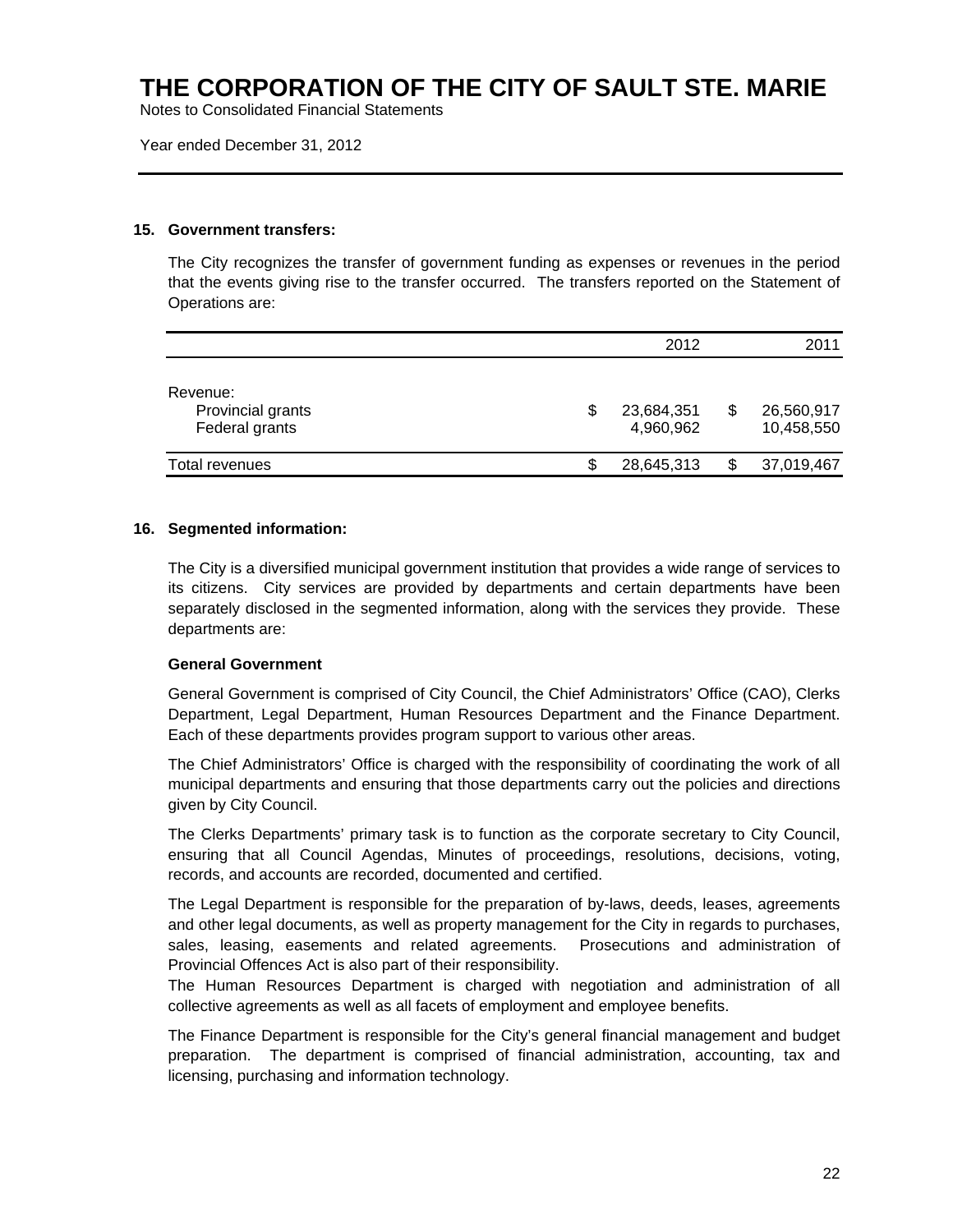Notes to Consolidated Financial Statements

Year ended December 31, 2012

## **16. Segmented information (continued):**

## **Fire Services**

Fire Services is responsible to provide fire suppression service; fire prevention programs; training and education related to prevention, detection or extinguishment of fires. It is also responsible, through its Emergency Medical Services, for pre-hospital emergency paramedical care and the transport of the sick and injured.

## **Police Services**

The mandate of the Police Services is to ensure the safety of the lives and property of citizens; preserve the peace and good order; prevent crimes from occurring; detect offenders; and enforce the law.

# **Engineering and Planning**

The Engineering and Planning Department provides diverse services. It manages urban development for business interests, environmental concerns, local neighborhoods and the downtown through city planning and community development. It ensures the quality of building construction and maintenance of properties through enforcement of construction codes, building standards and by-law for the protection of occupants. It facilitates economic development by providing services for the approval of all land development plans, the application of enforcement of zoning by-laws and the processing of building permit applications

## **Public Works and Transportation**

The Public Works and Transportation Department is responsible for maintenance of municipal infrastructure, such as streets, sewers, transit, parks and cemeteries. The department provides solid waste management through refuse collection, recycling programs, and sanitary landfill management. The department is also responsible for traffic control, including signage, signals and pavement markings.

## **Community Services**

The Community Services Department provides public services in the area of recreation and culture. In addition it is responsible for the operations of the City-run Day Nurseries and Community Centres.

## **Social Services**

The Social Services Department provides administration support to the Sault Ste. Marie District Social Services Administration Board. This includes assisting in the development of client action plans designed to facilitate financial independence; providing employment resources to assist consumers in the transition to self-sufficiency; coordination of community child care services; administering and managing the Rent-Geared-to-Income Public Housing Portfolio and central administration and coordination for the Rent Supplement Program and the Non-Profit and Cooperative Housing Developments.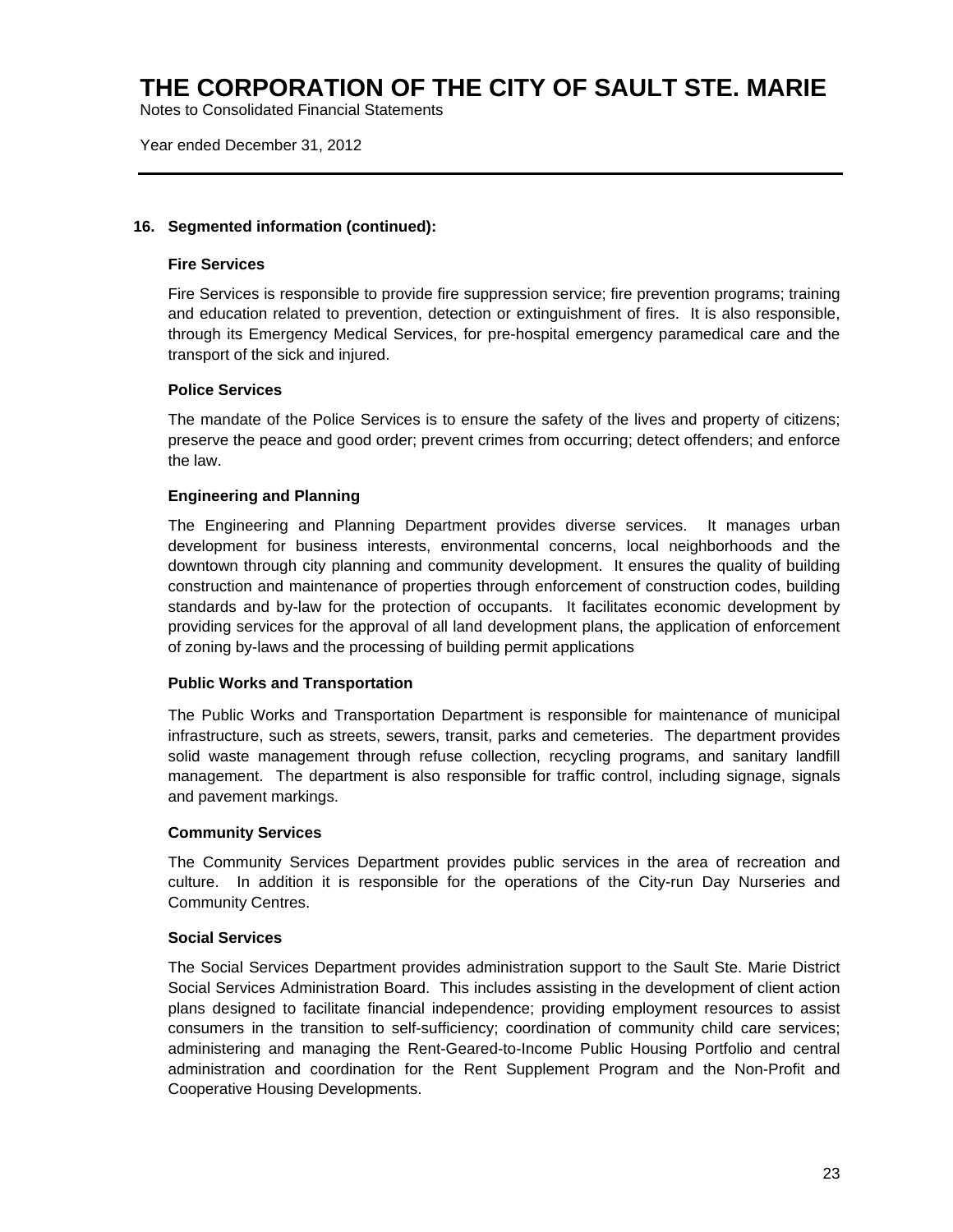Notes to Consolidated Financial Statements

Year ended December 31, 2012

#### **16. Segmented information (continued):**

|                                           |                       |                          | 2012                     |                             |                                              |                              |                        |                                                     |                 |
|-------------------------------------------|-----------------------|--------------------------|--------------------------|-----------------------------|----------------------------------------------|------------------------------|------------------------|-----------------------------------------------------|-----------------|
|                                           | General<br>Government | <b>Fire Services</b>     | <b>Police Services</b>   | Engineering<br>and Planning | <b>Public Works</b><br>and<br>Transportation | Community<br><b>Services</b> | <b>Social Services</b> | Government<br><b>Business</b><br><b>Enterprises</b> | <b>Total</b>    |
| Revenues:                                 |                       |                          |                          |                             |                                              |                              |                        |                                                     |                 |
| Taxation                                  | \$19,475,930          | \$10,378,365             | \$ 20,001,699            | \$4,452,421                 | \$ 27,604,310                                | \$7,857,387                  | \$13,630,374           | \$<br>$\blacksquare$                                | \$103,400,486   |
| Fees and user charges                     | 2,359,517             | 4,546,483                | 404,030                  | 27,882,813                  | 7,535,235                                    | 5,507,880                    | 8,617,504              | $\blacksquare$                                      | 56,853,462      |
| Government grants                         | 2,779,604             | 1,745,620                | 3,663,843                | 8,403,386                   | 6,494,911                                    | 2,666,338                    | 2,891,612              | $\overline{\phantom{a}}$                            | 28,645,314      |
| Investment income                         | 4,780,670             | 111                      | $\blacksquare$           | 63,549                      | 31,680                                       | 112,699                      |                        | $\overline{\phantom{a}}$                            | 4,988,709       |
| Other                                     | 272,276               | 3,878                    | 212,123                  | 2,187,294                   | 89,863                                       | 261,294                      |                        | $\overline{\phantom{a}}$                            | 3,026,728       |
| Gain (loss) on disposal of capital assets | 27,305                |                          | (26, 691)                | (125)                       | 85,994                                       |                              |                        |                                                     | 86,483          |
| Government business enterprises           |                       |                          | $\overline{\phantom{a}}$ |                             |                                              |                              |                        | 1,584,598                                           | 1,584,598       |
| <b>Total</b>                              | 29,695,302            | 16,674,457               | 24,255,004               | 42,989,338                  | 41,841,993                                   | 16,405,598                   | 25,139,490             | 1,584,598                                           | 198,585,780     |
| revenues                                  |                       |                          |                          |                             |                                              |                              |                        |                                                     |                 |
| <b>Expenses:</b>                          |                       |                          |                          |                             |                                              |                              |                        |                                                     |                 |
| Salaries, wages and employee benefits     | 7,065,909             | 15,981,331               | 21,530,865               | 7,641,111                   | 23,679,746                                   | 9,094,033                    | 7,446,400              |                                                     | 92,439,395      |
| Materials                                 | 2,251,355             | 887,102                  | 1,872,839                | 11,881,354                  | 16,054,576                                   | 2,153,089                    | 450,751                | $\blacksquare$                                      | 35,551,066      |
| Contracted services                       |                       | 296,972                  | 989,830                  | 8,010,416                   | 3,502,960                                    | 1,885,633                    | 117,004                |                                                     | 14,802,815      |
| Rents and financial                       | 2,628,741             | 4,141                    | 79,857                   | 100,557                     | 7,417                                        | 810,186                      | 400,154                | $\blacksquare$                                      | 4,031,053       |
| Grants to others                          | 75,847                | $\overline{\phantom{a}}$ | $\overline{\phantom{a}}$ | 3,101,046                   |                                              | 2,522,951                    | 16,931,436             |                                                     | 22,631,280      |
| Contribution to new hospital              | 2,100,000             |                          | $\blacksquare$           |                             |                                              |                              |                        |                                                     | 2,100,000       |
| Amortization                              | 554,243               | 384,879                  | 521,358                  | 11,642,237                  | 2,199,548                                    | 1,729,406                    | 112,772                |                                                     | 17,144,442      |
| <b>Total expenses</b>                     | 14,676,095            | 17,554,425               | 24,994,749               | 42,376,719                  | 45,444,247                                   | 18,195,298                   | 25,458,517             |                                                     | 188,700,050     |
| Annual surplus (deficit)                  | 15,019,207<br>\$      | \$<br>(879,968)          | (739, 745)<br>\$         | \$612,619                   | \$ (3,602,254)                               | \$(1,789,700)                | \$<br>(206, 255)       | \$1,584,598                                         | \$<br>9,885,730 |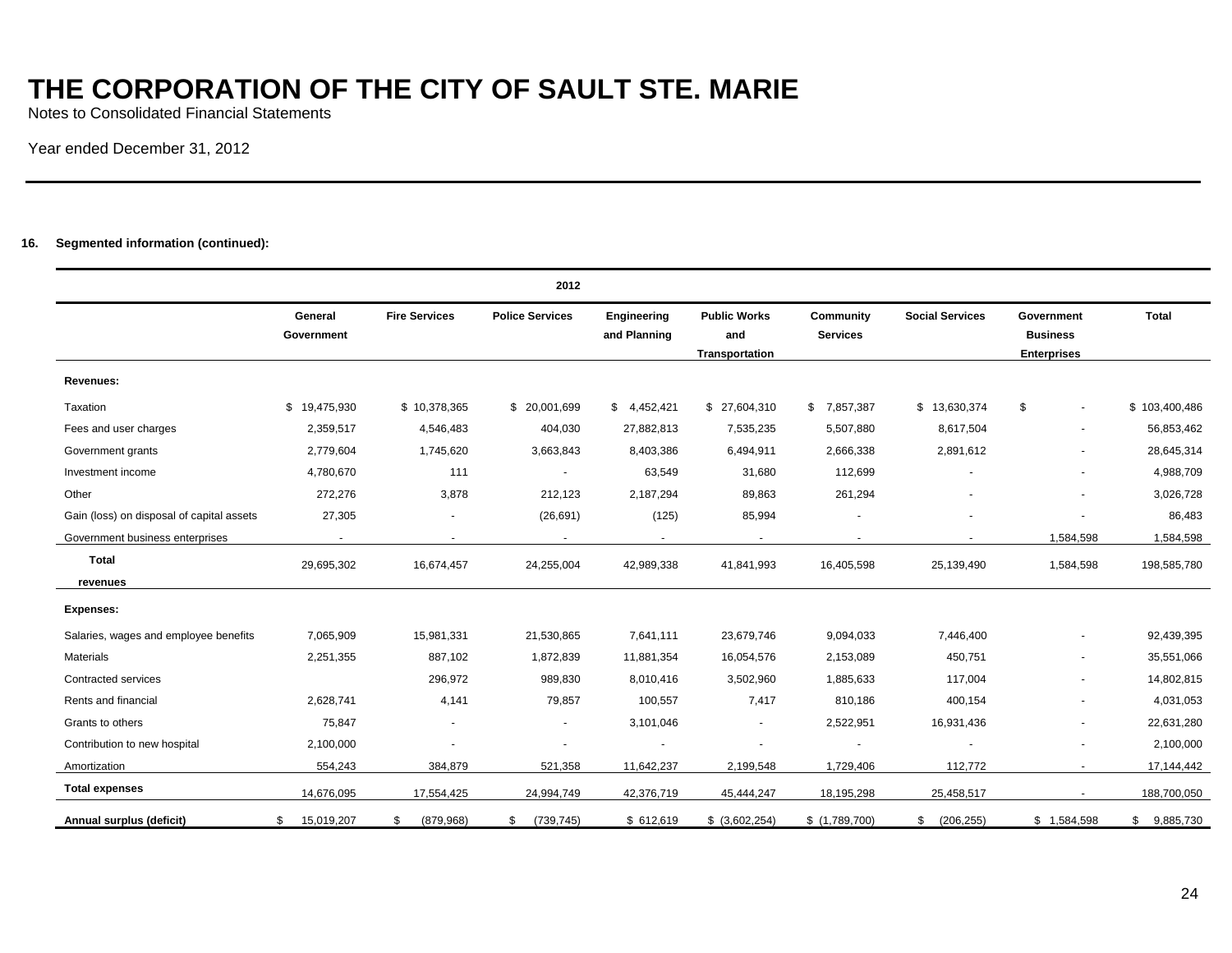Notes to Consolidated Financial Statements

Year ended December 31, 2012

#### **16. Segmented information (continued):**

|                                           |                       |                      | 2011                     |                             |                                              |                              |                          |                                                     |               |
|-------------------------------------------|-----------------------|----------------------|--------------------------|-----------------------------|----------------------------------------------|------------------------------|--------------------------|-----------------------------------------------------|---------------|
|                                           | General<br>Government | <b>Fire Services</b> | <b>Police Services</b>   | Engineering<br>and Planning | <b>Public Works</b><br>and<br>Transportation | Community<br><b>Services</b> | <b>Social Services</b>   | Government<br><b>Business</b><br><b>Enterprises</b> | <b>Total</b>  |
| <b>Revenues:</b>                          |                       |                      |                          |                             |                                              |                              |                          |                                                     |               |
| Taxation                                  | \$17,014,166          | \$9,982,591          | \$19,006,233             | \$ 6,294,764                | \$ 26,751,169                                | \$7,732,048                  | \$13,472,328             | \$<br>$\overline{\phantom{a}}$                      | \$100,253,299 |
| Fees and user charges                     | 2,696,891             | 4,384,644            | 396,890                  | 25,084,266                  | 7,972,797                                    | 5,216,180                    | 7,740,737                | $\overline{\phantom{a}}$                            | 53,492,405    |
| Government grants                         | 3,397,693             | 1,940,753            | 4,178,061                | 14,942,787                  | 6,090,598                                    | 3,225,068                    | 3,244,507                | $\overline{\phantom{a}}$                            | 37,019,467    |
| Investment income                         | 4,440,688             | 115,750              | 351,775                  | 49,060                      | 30,993                                       | 40,175                       |                          | ۰                                                   | 5,028,441     |
| Other                                     | 158,500               | 13,791               | 266,235                  | 2,759,283                   | 135,030                                      | 131,245                      |                          | $\blacksquare$                                      | 3,464,084     |
| Gain (loss) on disposal of capital assets | 5,897                 |                      |                          | (43)                        | 39,474                                       |                              | ٠                        |                                                     | 45,328        |
| Government business enterprises           |                       |                      |                          | $\sim$                      |                                              |                              | $\blacksquare$           | 4,679,138                                           | 4,679,138     |
| <b>Total</b>                              | 27,713,837            | 16,437,529           | 24,199,194               | 49,130,117                  | 41,020,061                                   | 16,344,716                   | 24,457,572               | 4,679,138                                           | 203,982,164   |
| revenues                                  |                       |                      |                          |                             |                                              |                              |                          |                                                     |               |
| <b>Expenses:</b>                          |                       |                      |                          |                             |                                              |                              |                          |                                                     |               |
| Salaries, wages and employee benefits     | 6,361,807             | 15,749,867           | 21,153,599               | 7,447,761                   | 24,017,349                                   | 8,700,043                    | 7,371,475                |                                                     | 90,801,901    |
| Materials                                 | 1,955,836             | 1,495,634            | 1,669,521                | 7,826,276                   | 14,084,422                                   | 2,701,854                    | 505,093                  | $\overline{\phantom{a}}$                            | 30,238,636    |
| Contracted services                       |                       | 261,071              | 949,795                  | 8,371,657                   | 3,688,970                                    | 1,814,257                    | 148,606                  | ۰                                                   | 15,234,356    |
| Rents and financial                       | 5,770,028             | 2,429                | 65,723                   | 100,296                     | 13,188                                       | 858,841                      | 431,244                  | $\overline{\phantom{a}}$                            | 7,241,749     |
| Grants to others                          | 8,284                 | $\blacksquare$       | $\overline{\phantom{a}}$ | 3,144,413                   |                                              | 2,485,481                    | 16,369,987               | $\blacksquare$                                      | 22,008,165    |
| Contribution to new hospital              | 2,100,000             |                      | $\overline{\phantom{a}}$ |                             |                                              | $\overline{\phantom{a}}$     | $\overline{\phantom{a}}$ | $\overline{\phantom{a}}$                            | 2,100,000     |
| Amortization                              | 588,511               | 391,688              | 522,171                  | 11,144,989                  | 2,133,723                                    | 1,574,646                    | 115,284                  | $\overline{\phantom{a}}$                            | 16,471,013    |
| <b>Total expenses</b>                     | 16,784,471            | 17,900,689           | 24,360,809               | 38,035,391                  | 43,937,652                                   | 18,135,122                   | 24,941,687               | $\blacksquare$                                      | 184,095,823   |
| Annual surplus (deficit)                  | \$10,929,366          | \$(1,463,160)        | \$<br>(161, 615)         | \$11,094,726                | $$$ (2,917,591)                              | \$(1,790,406)                | \$<br>(484, 117)         | 4,679,138<br>\$                                     | \$19,886,341  |